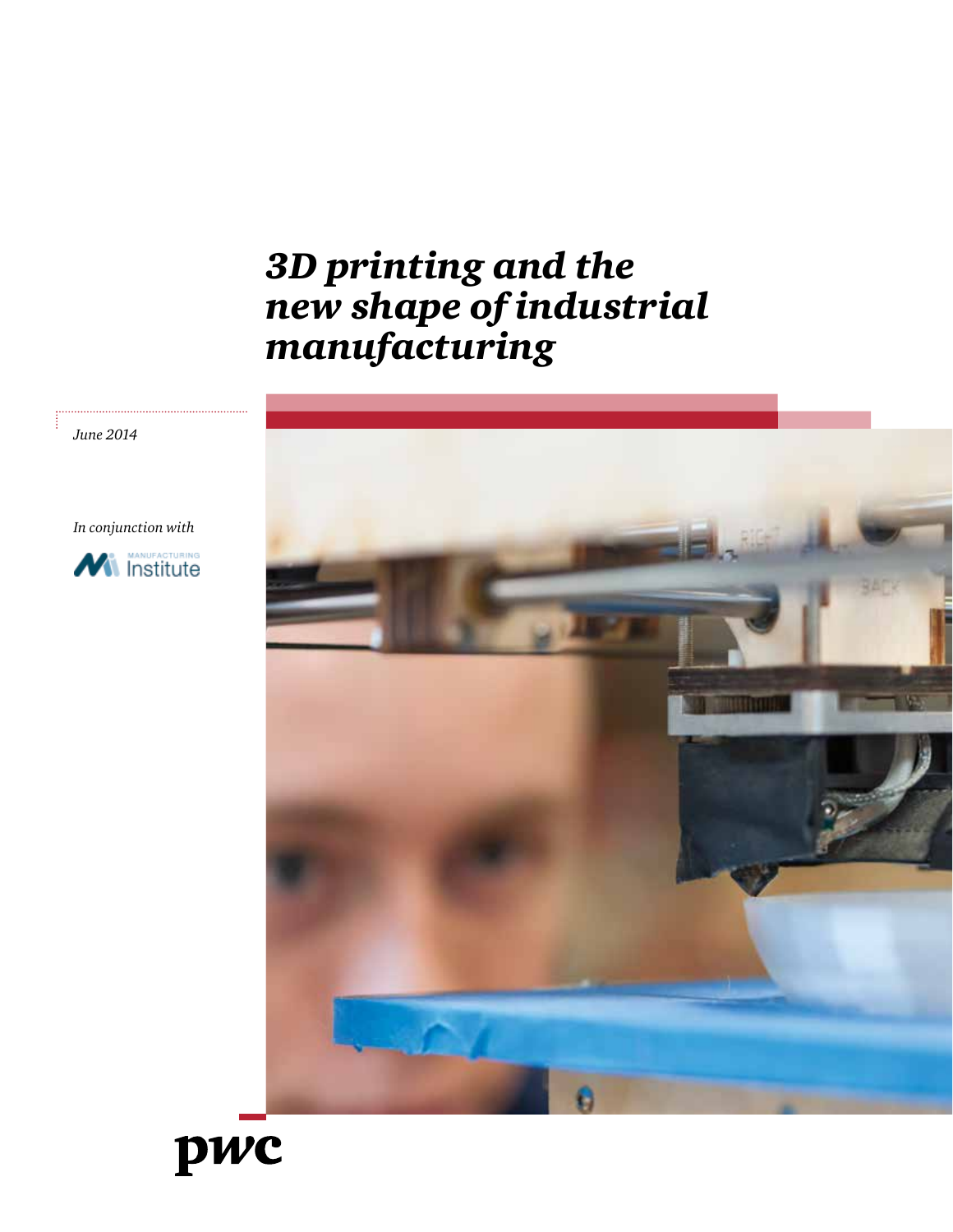## Table of contents

- *Introduction: 3D printing's growth spurt*
- *3DP-powered R&D*
- *The longest mile: From prototyping to final product*
- *Reaching the 99%: Small and medium manufacturers*
- *Can 3DP shrink the supply chain?*
- *3DP and the industrial worker: Awkward bedfellows?*
- *Shaping your 3DP strategy*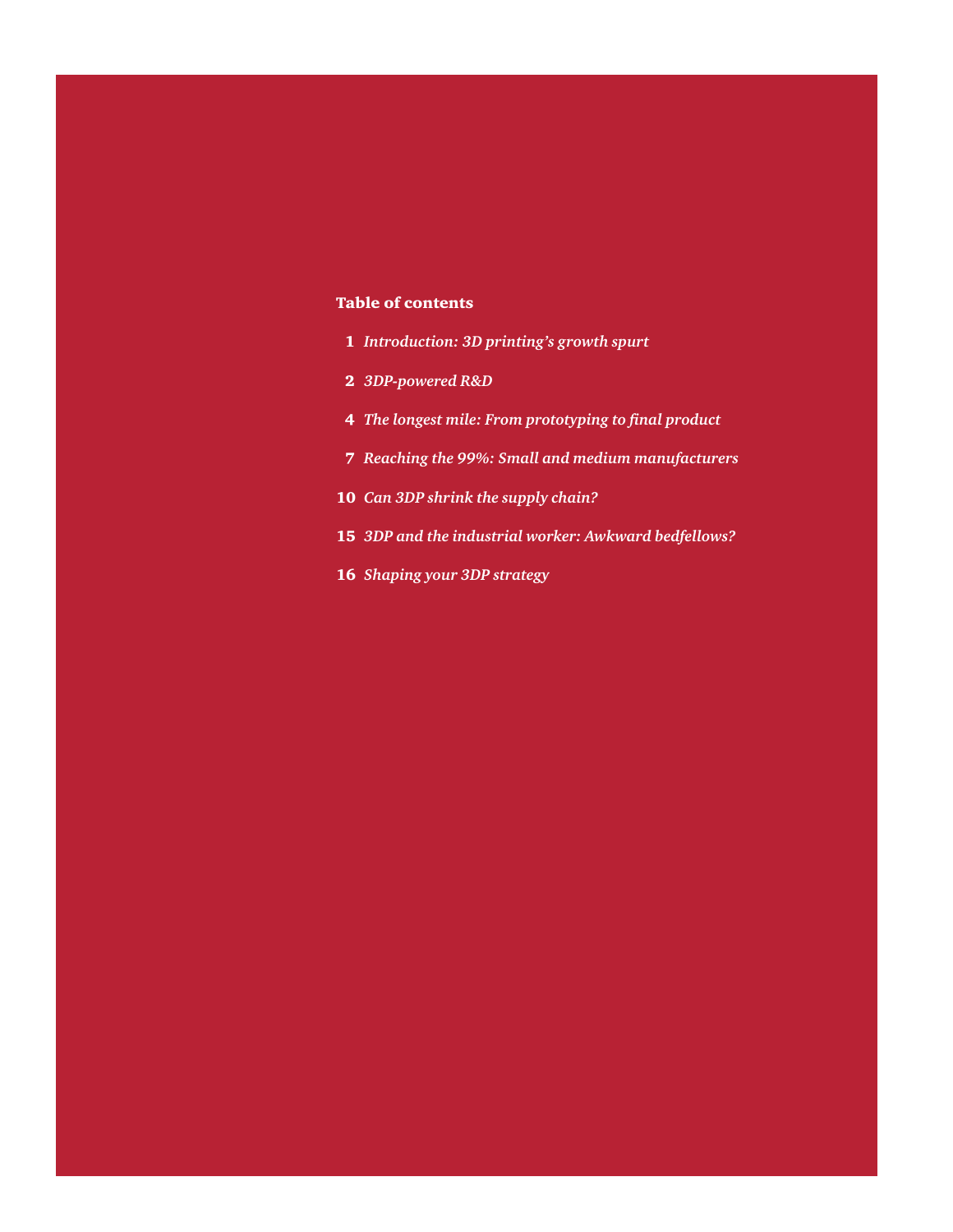# *Introduction: 3D printing's growth spurt*

Surely, the potential of 3D printing (3DP) has captured the popular imagination. From jet engine parts to made-to-fit bikinis, the technology is being hailed as a revolution in how products are manufactured. According to estimates, the global 3DP printer market is poised to hit \$6 billion by 2017 from \$2.2 billion in 2012, with global shipments of printers costing less than \$100,000 expected to reach about 98,000 in 2014, roughly twice as many as in 2013.1,2 But in the heartland of US industrial manufacturing, 3DP appears more on an evolutionary track, as companies large and small shape 3DP programs—and as 3DP printers, software and materials science advance. What they're discovering is not just how the technology can build upon traditional manufacturing processes, but perhaps more important, how it can potentially produce products well beyond the scope of traditional manufacturing.

To help get a clearer picture, PwC surveyed over 100 industrial manufacturers, from small contract manufacturers to multinationals (referred to in this report as "PwC Innovations Survey").<sup>3</sup> The overarching story is one of sprinters and sideliners. Two-thirds of manufacturers surveyed are currently implementing 3DP in some way (either experimenting on how to use the technology, or already using it for prototypes or final products). One in four said they plan to adopt 3DP some time in the future.

Based on this survey, interviews with industry leaders and a PwC analysis

surrounding the economics of 3DP, we explore how and why companies are bringing this technology closer to an effectual tipping point of adoption.

There are signs that the technology is on the cusp of being mainstreamed and thus there are glimpses of the disruptions and opportunities that it could create, including:

- Companies investing in the 3DP hardware and the talent to run it are seeing gains in speed and flexibility in research and development, enabling quicker launching of new products and product customization (the "lot of one" model).
- Early adopters are crossing the critical threshold from tinkerer and prototyper to producers of the final product.
- Companies are re-imagining supply chains: a world of networked printers where logistics may be more about delivering digital design files—from one continent to printer farms in another than about containers, ships and cargo planes. In fact, 70% of manufacturers we surveyed in the PwC Innovations Survey believe that, in the next three– five years, 3DP will be used to produce obsolete parts; 57% believe it will be used for after-market parts. Some 30% of survey respondents believe that 3DP's greatest potential disruption will be exerted on supply chains.
- Companies are anticipating 3DP-driven savings in materials, labor and transportation costs, when compared to traditional subtractive manufacturing processes. A PwC analysis of 3DP adoption by the global aerospace industry's MRO (maintenance, repair and operations) parts market, estimates a \$3.4 billion annual savings in material and transportation costs alone, assuming a scenario in which half of that industry's MRO parts are 3DP-manufactured. And, even at a more conservative 20% 3DP adoption, savings could easily exceed \$1 billion, according to the analysis.

#### **What is 3DP?**

3D printing, also known as additive manufacturing, is the process through which hundreds or even thousands of layers of material are "printed," layer upon layer, using a range of materials, or "inks," most commonly plastic polymers and metals. The additive process, which manufacturers have been using for prototyping since the 1980s, contrasts with traditional subtractive manufacturing processes based on the removal of material to create products. But recent advancements in speed, capabilities and lowering prices in printers and feedstock have broadened the use and popularity of the technology. 3D printers range from small personal hobbyist machines (under \$200) to industrial printers (hundreds of thousands of dollars and more). Digital files (i.e., Computer Aided Design (CAD) files), which are either drawn up by a designer or are created by a 3D scan, communicate to the printer the dimensions of each required layer or "horizontal slice" to complete the object. 3DP technologies include:

**Binder Jetting:** Also called "inkjet head" or "powder bed" 3D printing, this technology is used to print with sand, powders or metal, employing inkjet-like printer heads that jet layers of material and a binder to fuse the layers of material together. Commonly used to produce sand castings printed from sand.

**Stereolithography:** Uses an ultraviolet beam to harden liquid resin, bonding each successive layer.

**Fused Deposition Modeling (FDM):** Originally developed by Stratasys, a stream of melted thermoplastic material is extruded from an extrusion nozzle to create layers, with each layer bonding to the previous layer. Common inks include ABS (acrylonitrile butadiene styrene) and polyactic acid polymers.

**Selective Laser Sintering (SLS):** Using powdered materials (e.g., nylon, titanium, aluminum, polystyrene, glass) instead of liquid polymers used in FDM, SLS employs a laser, which sinters or fuses the powder, layer by layer.

**Selective Laser Melting (SLM):** Similar to SLS, but rather than fusing the powdered material, the powder is melted at very high temperatures.

**Electron Beam Melting (EBM):** Similar to SLS, but employs an electron beam as its power source.

**Laminated Object Manufacturing (LOM):**  Additive process involving the layering of laminates of materials (e.g., metal, plastics or paper) bonded in successive layers, then cut into shapes and, in some cases, worked on further (e.g., through machining or drilling) to finalize the product.

<sup>&</sup>quot;Wohlers Report 2013 Reveals Continued Growth in 3D Printing and Additive Manufacturing," Wohler company press release, May 23, 2013.

<sup>2</sup> "Gartner Says Worldwide Shipments of 3D Printers to Grow 49 Percent in 2013," Gartner press release, October 2, 2013.

<sup>3</sup> PwC and Zpryme conducted a survey of 145 US manufacturers in February 2014, titled "2014 Disruptive Manufacturing Innovations Survey."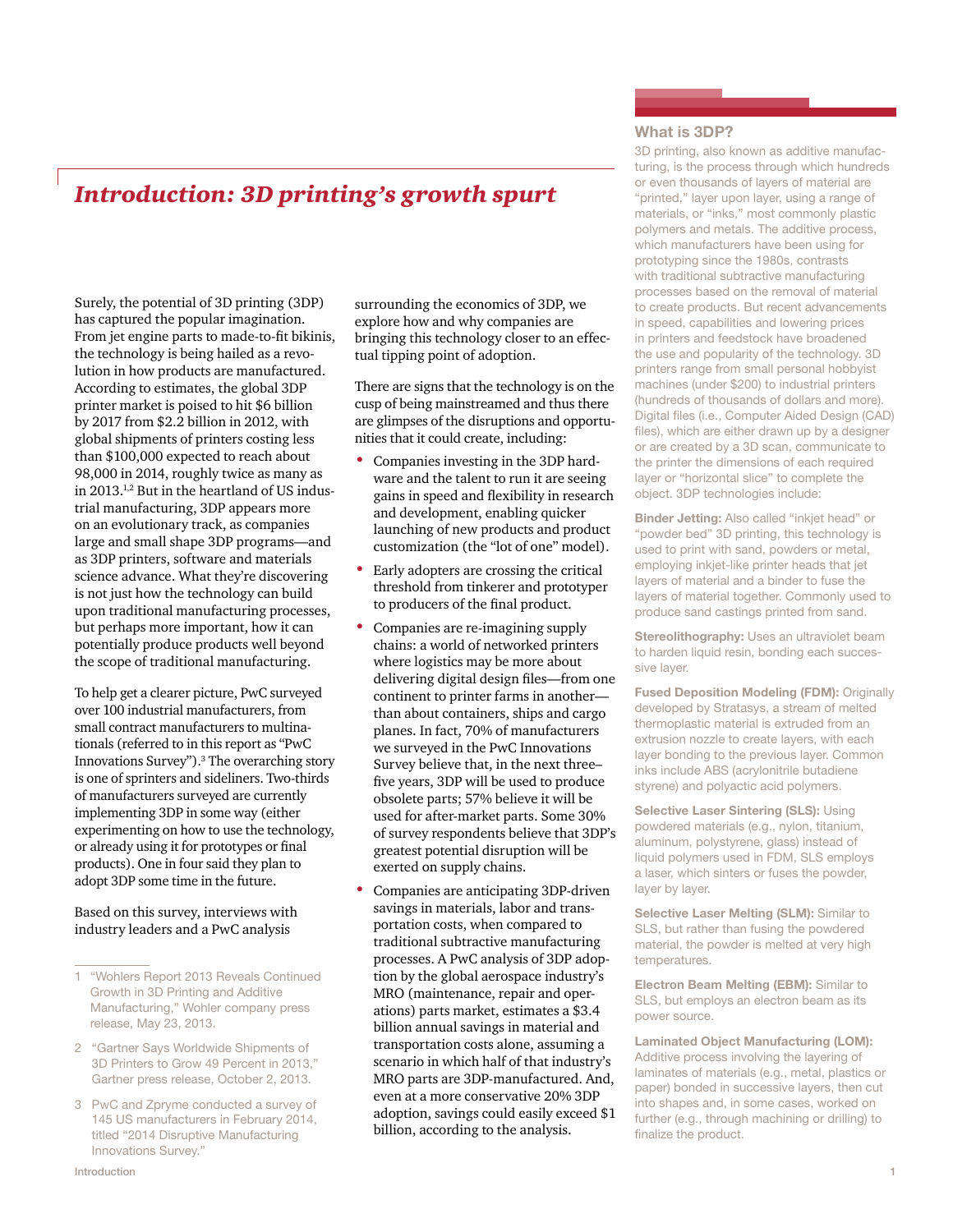# *3DP-powered research and development*

#### **3DP adoption: Now...or when?**



**66.7% of manufacturers are adopting 3DP in some way** (Experimenting to determine how they might apply it, or using it to protoype products or producing final products.)



#### **24.7% of manufacturers plan to adopt 3DP in the future in some way**

- 5.2% within the next year
- 10.3% within 3 years
- 9.2% some time beyond 3 years



#### **8.6% of manufacturers do not plan to adopt 3DP ever**

Number of respondents: 114 Source: PwC and Zpryme survey and analysis, "2014 Disruptive Manufacturing Innovations Survey," conducted in February 2014.

Applying 3DP for rapid prototyping is nothing new for many manufacturers. It enables them (and their suppliers) to sidestep the often laborious, costly and expensive traditional processes—the production of casts, molds and dies, the milling and lathing and other machine work, and finally, the shipping of the object from a supplier (which could be in China). There are signs 3DP can give R&D a redoubled shot in the arm and accelerate new product development cycles which could translate into getting new products to market quicker and more frequently. This is especially the case with prototyping complex parts—or a product that has a system of complex parts. The PwC Innovations Survey found that 25% of manufacturers are currently implementing 3DP technology for prototyping only, that 10% are using 3DP for both prototyping and the production of final parts; only 1% is using the technology expressly for final product production. As companies wade into 3DP—either through implementing or at least through experimenting and/ or assessing a potential application—the technology at present is still limited in the size, strength and complexity of products it can produce, even as it picks up steam as a powerful R&D tool.

#### *Mainstreaming 3DP rapid prototyping*

Large manufacturers with talent and capital resources already have embedded 3DP into their R&D cultures. General Electric Co., a leader in the technology for two decades, has a global network of 600 engineers involved in 3DP technology.4 GE, which raised its commitment to the technology through its 2012 acquisition of Morris Technologies, a 3DP specialist, estimates that currently less than 10% of its products are "touched" by 3DP (either through prototyping or final production), but that percentage will increase to 50% by 2020.5 Or, take Ford Motor Co., which is taking 3DP's accelerated prototyping path for parts including brake rotors, rear axles and cylinder heads for its EcoBoost engines. Printing the prototypes (using 3DP binder jetting technology) for the cylinder heads—which have complex configurations including ducts and valves—enables the auto giant to skip the steps of designing a sand mold and a tool to cut castings from those molds. Ford said the technology saved up to two months.<sup>6</sup> Ford announced at the 2014 North American International Auto Show that it had printed its 500,000th part a prototype engine cover for its new Mustang model.<sup>7</sup>

- 5 "GE: 3D Printers To 'Touch' Half of Its Manufacturing," *Investors Business Daily*, October 7, 2013.
- 6 "Printing Out Barbies and Ford Cylinders," *Wall Street Journal,* June 5, 2013.
- 7 "Why 3-D Printing Is Crucial to Ford Motor Company's Survival," *The Motley Fool,* January 19, 2014, retrieved on March 20, 2014. http://www.fool.com/investing/ general/2014/01/19/why-3-d-printing-iscrucial-to-ford-motor-companys.aspx

<sup>4</sup> GE website https://www.ge.com/stories/ additive-manufacturing retrieved March 9, 2014.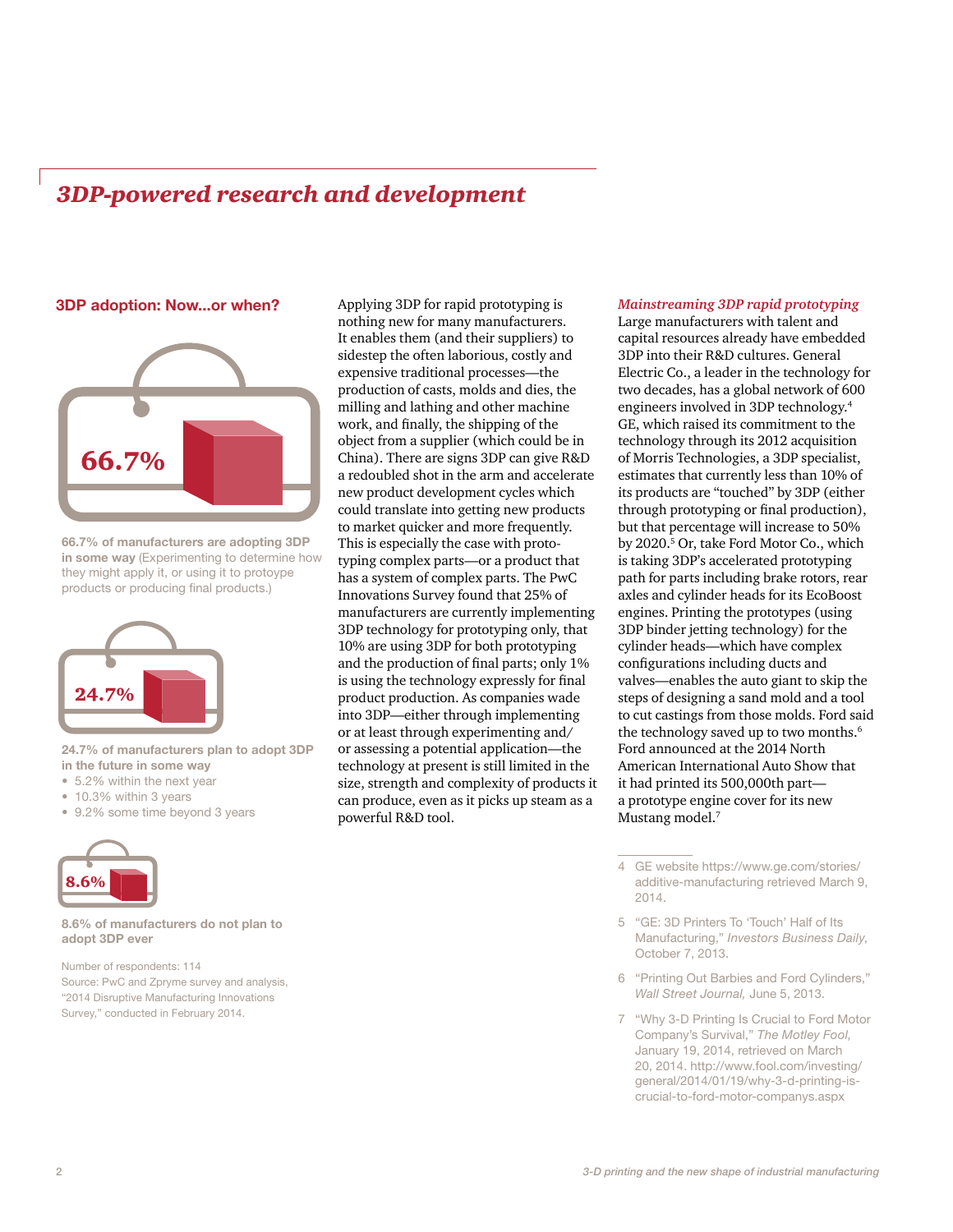It's often not the part itself where 3DP plays a role, but rather the 3DP-created dies and molds that are printed (for traditional manufacturing, such as injection molding). This yields cost and time benefits, an approach already underway in the aerospace and automotive industries. Increasing potential is seen in 3DP-produced molds for large parts—such as composite panels for automobiles—which could abbreviate the speed-to-market for new automobile models, for example.

### **3DP chiefly used for prototyping by industrial manufacturers**



**Q. How is your company currently using 3DP technology?**

Number of respondents: 114

Source: PwC and Zpryme survey and analysis, "2014 Disruptive Manufacturing Innovations Survey," conducted in February 2014.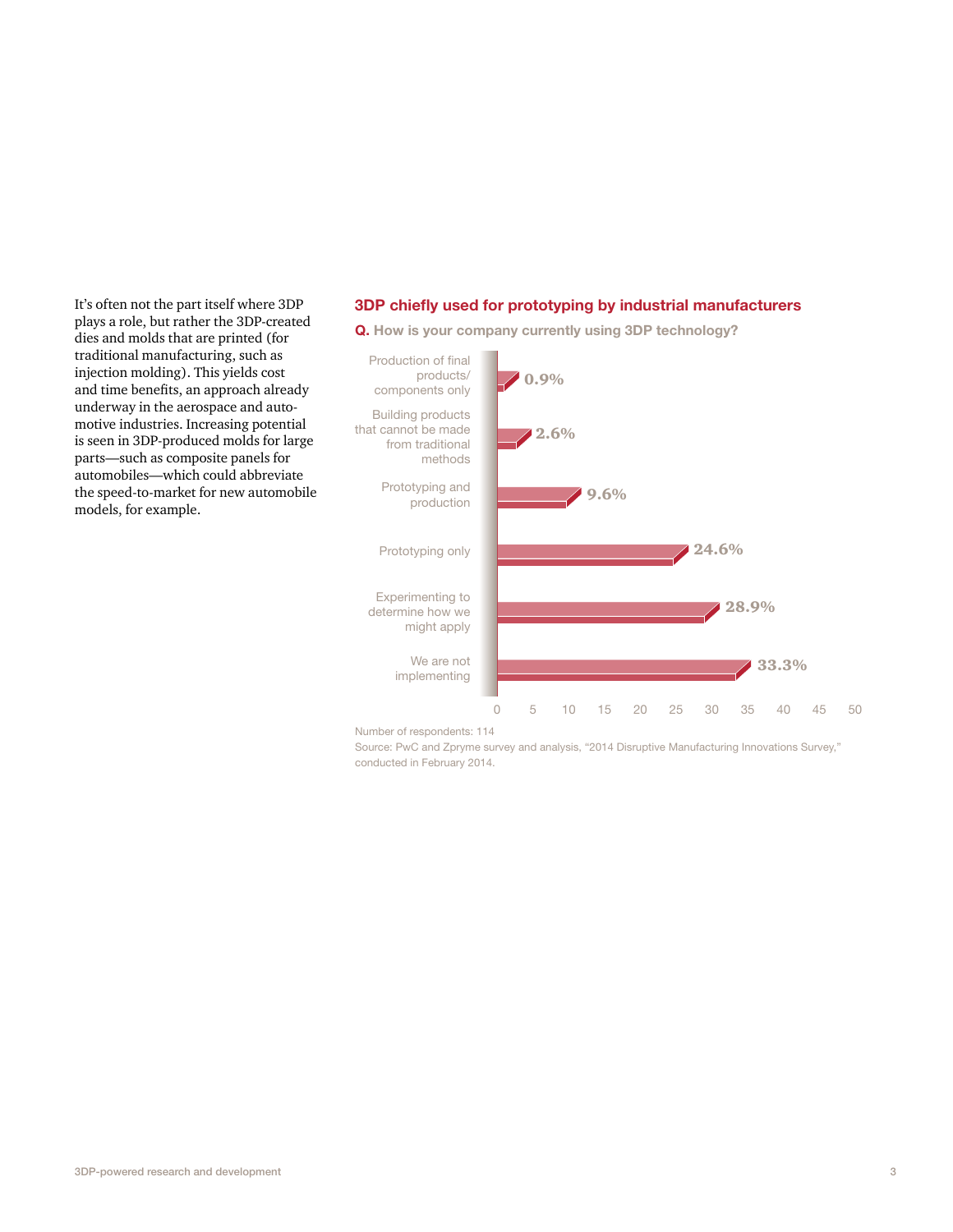# *The longest mile: From prototyping to final product*

*"I see manufacturing taking a profound turn with additive technologies in the next five years. We'll see elite job shops grow, and new start-ups grow. We'll also see blue-collar employees learn the technology and adapt and start wearing white shirts. This growth will in turn help develop the localization and regionalization of manufacturing, where the traditional barriers of economies of scale are lifted. We're seeing customers that are more interested in delivery time than they are about price."*

—S. Kent Rockwell chief executive officer and chairman of The ExOne Company, a global provider of 3D printing machinery and printed products to industrial customers

Crossing the threshold from 3DP-produced prototype to final product has largely been confined to specialized, low-volume and customized products. Half of manufacturers said that it is "likely" or "very likely" that 3DP will be used mostly for low-volume, highly specialized product over the next three to five years; 20% believed the technology would be used for high-volume production, according to the PwC Innovations Survey. Adopters are finding that it reduces wasted material in parts that are difficult and complex to make through traditional processes, especially for parts with internal structures that add strength, reduce weight and increase functionality. A burning question is how much of a future 3DP has for production of final parts.

3DP printer maker Stratasys, whose Redeye division, which operates as a sort of contract manufacturer for manufacturers and entrepreneurs, has already seen a dramatic shift in the last several years as its orders go from "virtually" all being prototype product to "about 65%" being manufactured product (final, end-use product or a final mold or fixture), according to the Stratasys executive vice president for corporate affairs, Jon Cobb.

The technology has gained adherents in the medical devices industry for uses that include advanced prosthetics, and, potentially, even printed living tissue. Hearing aid makers, such as Denmark's Widex, have been printing final product for decades, and are continuing to use more advanced printers to make ever-smaller hearing aids.8 An estimated 10 million "in-the-ear" hearing aids (where the ear canal is scanned and hearing aid shells are

printed) are currently in use.<sup>9</sup> Meanwhile, Nike printed football cleats (the Nike Vapor Carbon) for players in Super Bowl 48 incorporating a new shape for improved traction. The development time, which would typically take two or three years, reportedly took about six months, according to the company.10 And fine mesh, printed from polymers, is closing in on the fashion industry. Even 3DP bikinis, made from threads 0.7 mm thick from Nylon 12, have arrived.<sup>11</sup>

*3DP's consolidating effect* The technology is also simplifying design. It's enabling designers to print products that might otherwise be created via the assembly of numerous parts, thereby consolidating them in a product that has fewer parts. Take GE for example, which is printing fuel nozzles in one piece—rather than assembled in 20 parts through traditional means—for its LEAP engines. It has plans to print as many as 45,000 annually with cost-savings of up to 75%.12, 13 The company is developing a "micro-factory" to roll out the printed parts, adding to one already in use devoted to 3DP rapid prototyping. Boeing already makes about 300 different smaller aircraft parts using 3DP, including ducts that carry cool air to electronic equipment. Some of these ducts have complicated shapes and formerly had to be assembled from numerous pieces,

- 12 "GE Printing Engine Fuel Nozzles Propels \$6 Billion Market," *Bloomberg*, November 12, 2013.
- 13 "From teeth aligners to jet engine parts: 3-D printing's booming business," CNBC.com, August 17, 2013.

<sup>8</sup> "Hearing Aid Manufacturer Widex A/S Purchases Multiple Viper SLA Systems," 3D Systems press release, June 10, 2003.

<sup>9</sup> "Additive Manufacturing and 3D Printing," *INGENIA Magazine*, Issue 55, June 2013, Royal Academy of Engineering.

<sup>10</sup> "For Super Bowl, Nike Uses 3-D Printing to Create a Faster Football Cleat," *WIRED*, January 10, 2014.

<sup>11</sup> Continuum Fashion website, retrieved from http://continuumfashion.com/N12.php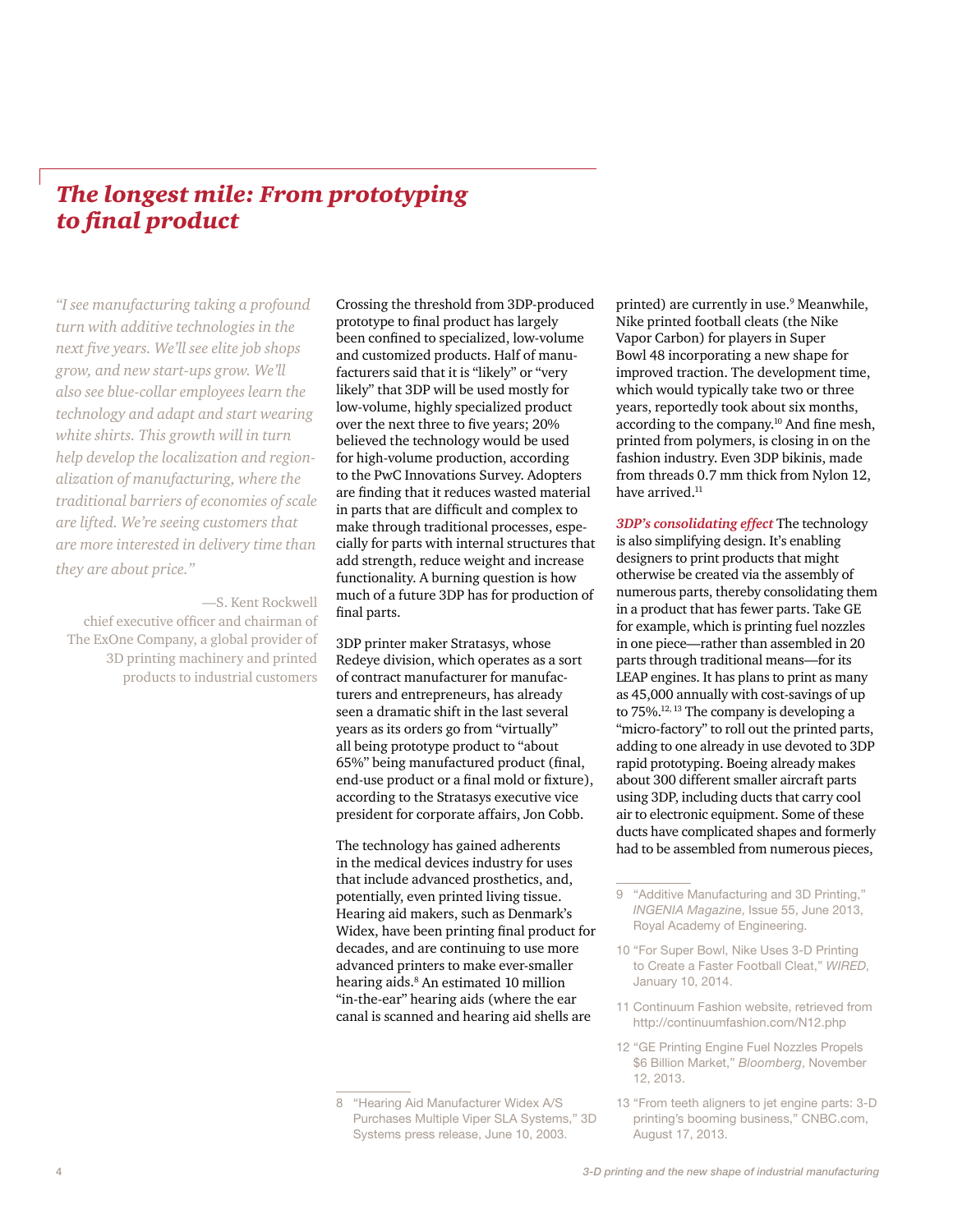### **Sweet spot in 3D-printing is in low-volume, highly specialized products**

**Q. Over the next 3–5 years, rate the likelihood that 3-D applications will be used mostly for low-volume, specialized products.**







Number of respondents: 110

Source: PwC and Zpryme survey and analysis, "2014 Disruptive Manufacturing Innovations Survey," conducted in February 2014.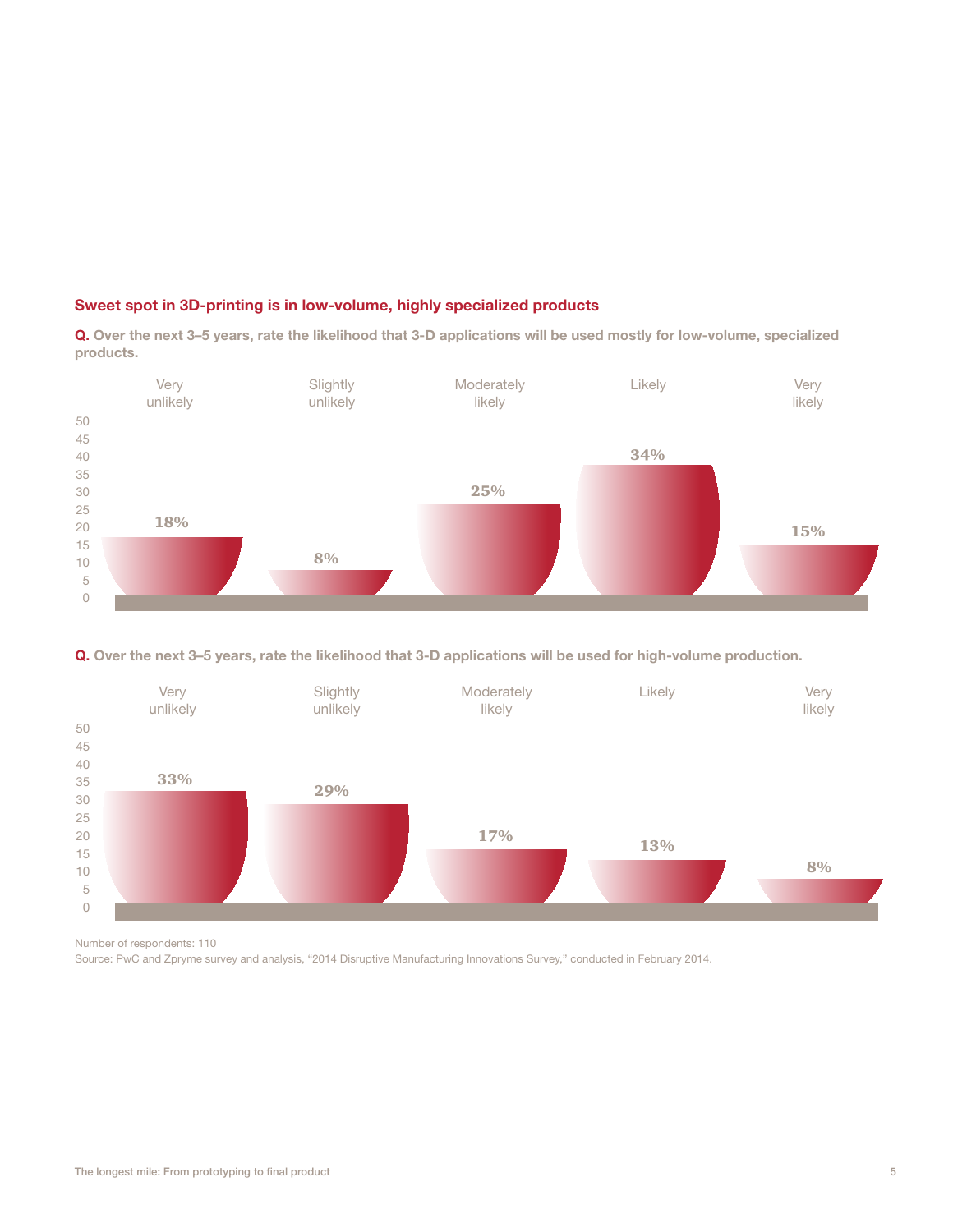*"The important thing now is to advance 3D printing with two distinctly different materials—say, polymers and metals or polymers and ceramics. That will be a game changer. For example, if we could print polymer with copper wires within the part, that would expand applications. This is the design and 3D printing of systems, as opposed to parts. For example, one could eventually build a helicopter with an energy storage printed into the inside to allow for wireless recharge over a telephone line. It's hard to do this conventionally with all the parts—and even all the fasteners which add so much weight."*

> —Dr. Lonnie Love group leader–manufacturing systems, Oak Ridge National Laboratory

boosting labor costs. The company notes that it can save up to 30% through printing compared to traditional manufacturing.<sup>14</sup>

Lonnie Love, a robotics and 3DP researcher at Oak Ridge National Laboratory, has firsthand experience of 3DP's consolidating effect. He is redesigning a robotic arm for the US Army that had 238 distinct parts, and had the hydraulics printed into the structure obviating the need for conventional hoses. "With 3DP, we're now down to 28 parts. We did this by combining and integrating parts that had previously been separate," Love said in an interview with PwC.

*Next-gen materials to next-gen products*

On the materials science front, research is unveiling new possibilities—adding to a growing list of "inks" which include now-conventional ones such as polymers, ceramics, metals and glass. Take, for example, the entrance of graphene, the carbon-based material, on to the 3DP stage. Touted as a supermaterial, graphene holds promise in electronics, communications and energy storage. Graphene 3D Labs, a company founded in 2013 to research new 3DP inks, has produced a graphene-based "nano-composite" which CEO Elena Polyakova said the company expects to make available commercially by 2015. Graphene, when added in small quantities to material, such as polymers, adds mechanical strength and significantly improves the thermal and electrical conductivity properties of the material to which it is mixed. Polyakova believes the "inks" are just beginning to evolve and that, potentially, a greater variety will spur wider adoption of 3DP by consumers and manufacturers. "Yet, prices for the inks have a way to go for wider adoption to take hold," she said in a PwC interview. She noted that material scientists ought to be developing the 3DP industry in greater cooperation with mechanical and software engineers, who are developing the printers and 3DP software. "As next-generation printers start accepting new materials and when multiple-material printers become common—we'll see more entrants come into the 3DP ink market," Polyakova said. She added that the company is seeing interest in printing with graphene-based materials "from all fronts—from artists to the US military, which is interested in

using graphene to develop smart devices like helmets and vests with built-in electronics."

*The fourth dimension* Pushing inks to still another level, there's the prospect of 4-D printing—which incorporates "shape memory" fibers into inks which assume different forms (by folding, curling, stretching or twisting) under certain thermal or mechanical forces or other conditions. The 4-D technology could usher in a new era of building functionality into products (e.g., pipes that expand at a certain temperature or material that "reassembles" into a new shape when in contact with water). Alternatively, it could be used to produce hard-to-manufacture shapes, such as a helicopter blade that morphs into a desired shape that's costly and time consuming to achieve through conventional means. "I think we're about five years away from seeing 4-D printing yield critical applications," noted H. Jerry Qi, associate professor, *mechanics of materials* at Georgia Institute of Technology, a researcher of shape memory fibers, in a PwC interview. "For example, producing an aircraft part made from composite materials is a highly laborious, time-consuming and expensive process. If we could 3D print these composite parts—using multiple materials to build strength—that would be a real game changer," Qi added.

#### *Printing an "intelligent system"*

As printers advance to multiple materials that are distinctly different (such as ceramics, composites, polymers, and metals), possibilities for wider applications are likely to grow significantly. This is especially the case for products comprising a system of parts and incorporating intelligent functionality—such as sensors, electronics, communications, and microprocessors making possible the printing of electrical circuits and transistors, for example, into a product. "With current technology, one can add sensors and electronic elements such as wires or induction coils with most of the complex elements produced by traditional means and then added to 3D-printed objects. However, actually printing electronic elements on the inside of the object takes design and production to an altogether different level," said Elena Polyakova, Ph.D., CEO of Graphene 3D Labs.

<sup>14</sup> "Next 3-D Frontier: Printed Plane Parts," *Wall Street Journal,* July 14, 2012.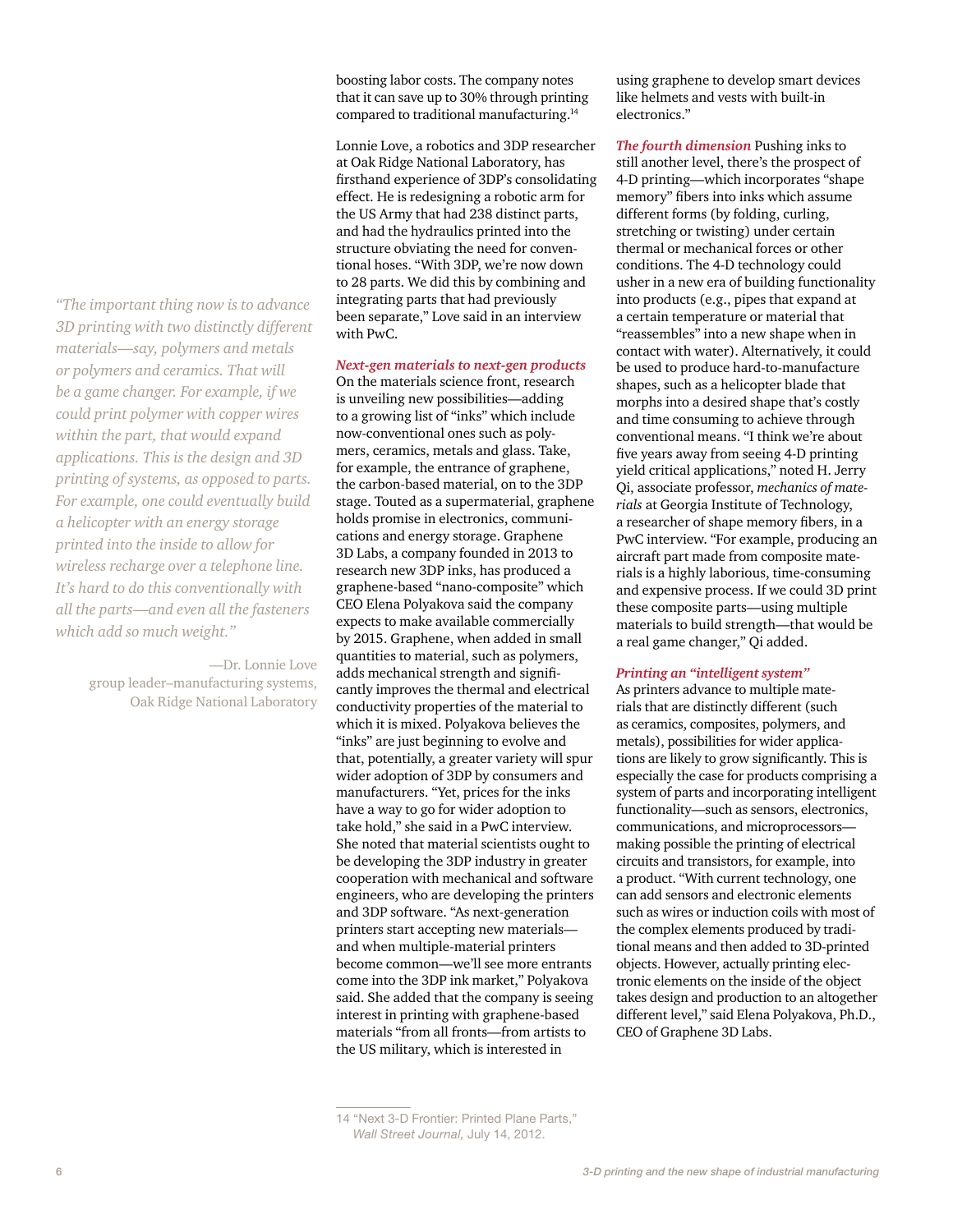# *Reaching the 99%: Small and medium manufacturers*

Beyond the headway that large manufacturers—and hobbyists—are making around 3DP adoption, it is likely that the technology's penetration will be dictated by the extent to which small and medium sized enterprises embrace it. How quickly and innovatively this swath of companies, comprising the vast network of suppliers, advance 3DP manufacturing could have profound effects on the large clients they supply in sectors such as automotive, aerospace and defense, energy, and medical devices. Consider that 63% of manufacturers surveyed believe that at least half of all manufactures will adopt 3DP in the next three to five years, according to the PwC Innovations Survey. It's interesting to note, for example, that small manufacturing firms (under 500 employees) comprised 99% of the 284,941 firms in the US in 2013.15 "We've had about 500 companies

through our lab [at Oak Ridge National Laboratory] and about 2,000 people checking out our research. It's a constant rush," said Lonnie Love, a researcher at Oak Ridge National Laboratory. "Companies like FedEx and UPS see a revolution coming, and they want to get out in front of it. But we get interest from companies in the tooling industry, too. The work they do can be very expensive and slow, and much of it has been offshored. With 3D printing, metal parts can take days instead of months and a few thousand dollars versus hundreds of thousands," added Love.

*Small, but keeping pace* According to our survey, 59% of enterprises with fewer than 500 employees are implementing 3DP in some way, compared to 75% among

larger firms (more than 500 employees). Another big difference between small and big manufacturers lies in the number that have no plans whatsoever to use 3DP—15% of smaller firms say they have no plans compared to 2% among larger firms. Scott Paul, president of the Alliance for American Manufacturing, believes raising the 3DP adoption rate is key to the future of small manufacturers, especially tool and die shops that can diversify into printing. "As we see the possibilities of new materials expand and the cost of industrial printers go down, and the print speeds rise, you'll see adoption not only by larger companies, but also by the smaller companies. Take for example all the smaller tool and die companies that do have capital expenditure capability to invest in additive manufacturing, which will be able to take

### **Most survey respondents believe 3DP will be adopted by more than 50% of US manufacturers in the next 3–5 years**



**Q. Over the next 3–5 years, rate the likelihood that 3D applications will be adopted by more than 50% of manufacturers.**

Number of respondents: 110

Source: PwC and Zpryme survey and analysis, "2014 Disruptive Manufacturing Innovations Survey," conducted in February 2014.

15 "Facts About Manufacturing," The Manufacturing Institute, the Manufacturers Alliance for Productivity and Innovation, and the National Association of Manufacturers, (retrieved from NAM website, http://www. manufacturingfacts.org/single-project\_10. html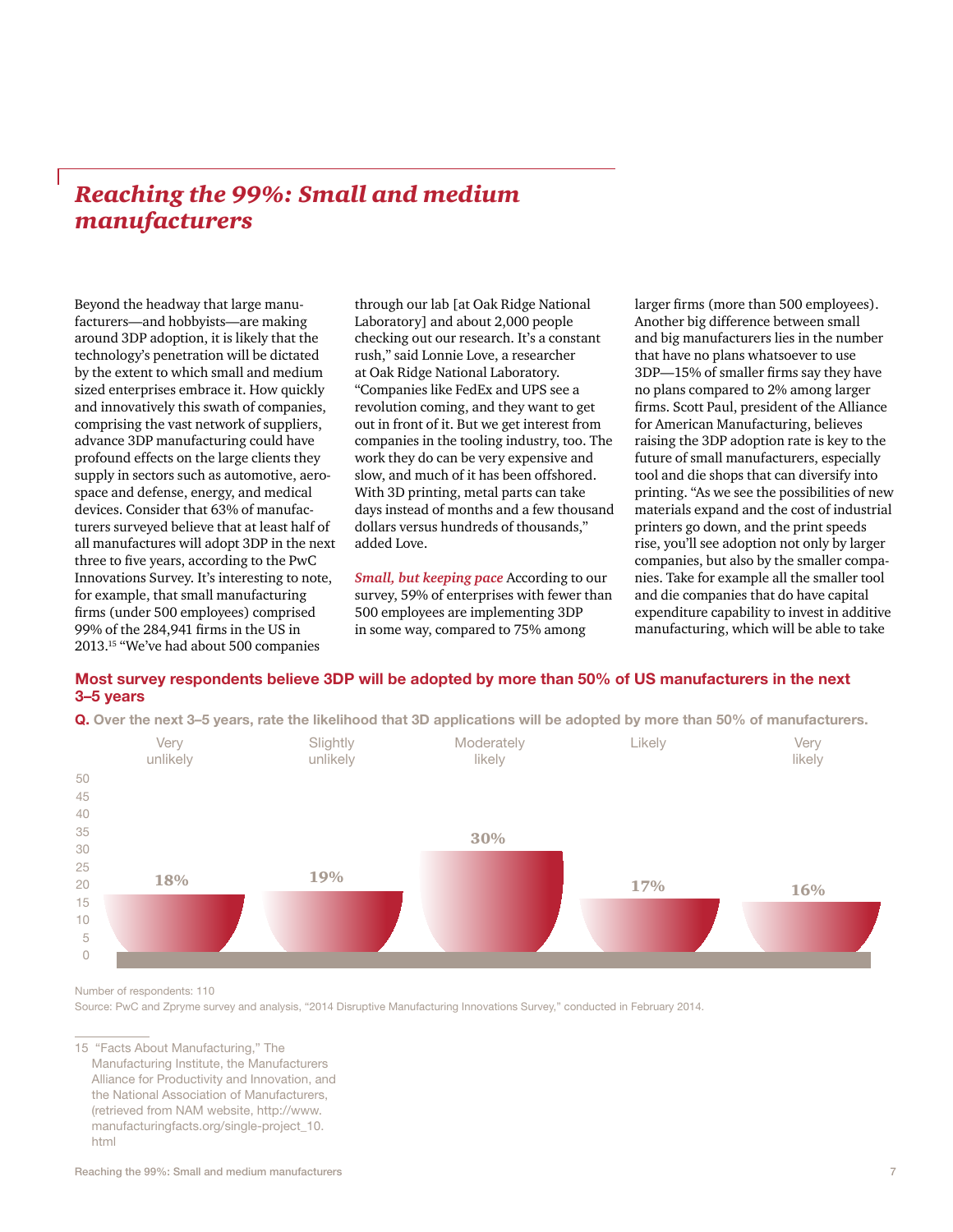### **3DP Adoption: Small firms keeping pace with larger firms**

**3DP adoption among** *small* **companies** (under 500 employees)

59%

**59% of companies are adopting 3DP in some way** (Experimenting to determine how they might apply it, or using it to prototype products or producing final products.)



**26% of companies plan to adopt 3DP in the future in some way**

- 7% within the next year
- 14% within 3 years
- 5% some time beyond 3 years





**23% of companies plan to adopt 3DP in the future in some way**

**2% of companies do not plan to adopt** 

- 4% within the next year
- 7% within 3 years
- 12% some time beyond 3 years



**15% of companies do not plan to adopt 3DP ever**

Number of respondents: 116

**3DP ever**

Source: PwC and Zpryme survey and analysis, "2014 Disruptive Manufacturing Innovations Survey," conducted in February 2014.



**3DP adoption among** *large* **companies**

(500+ employees)

**75% of companies are adopting 3DP in some way** (Experimenting to determine how they might apply it, or using it to prototype products or producing final products.)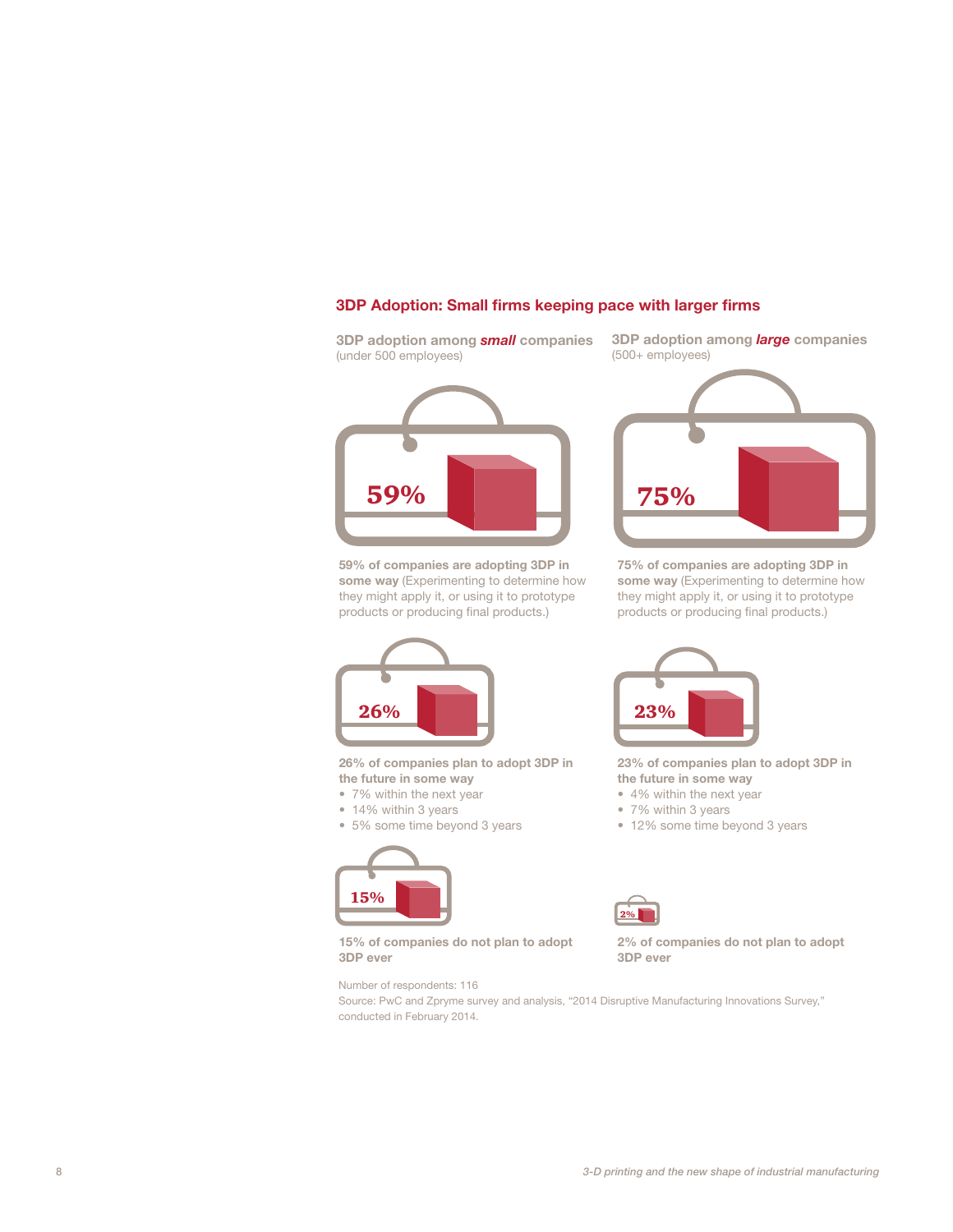#### **Wider 3DP adoption and more tinkering among large companies**





Number of respondents: 114

Source: PwC and Zpryme survey and analysis, "2014 Disruptive Manufacturing Innovations Survey," conducted in February 2014.

on more jobs and grow into larger-scale job shops or even tech shops and evolve from the traditional tool-and-die firms. So, we'll see evolution, but some companies which do not evolve may not hold strong growth prospects," said Paul in a PwC interview.

*Fourteen men and a printer….and 300 orders later* Consider the experience of a second-generation Toolmaker with three generations of family working at his company in Hutchinson, Minnesota. Two years ago, Jon Baklund purchased a \$165,000 Stratasys 400m industrial printer for his machine shop, Baklund R&D LLC. Since then, Baklund has filled some 300 orders for a total of about 2,000 3DP-produced parts for clients, with roughly 80% of those parts being prototypes and the rest final products. Baklund recently produced very complex fixtures for a large medical device company using a combination of computer numeric control (CNC) machining processes, and that order was followed by an order for 300 of the fixtures produced through 3DP. "3D printing is definitely great for prototyping and can create things that would be virtually impossible to create through traditional machining. We often machine complex metal parts and attach them to a printed part—or do traditional machining to a 3DP part—so we're literally mating the technologies. Our primary tools sometimes become secondary to 3D printing," Baklund said in a PwC interview. "Additive manufacturing is by no means a replacement for traditional manufacturing—it is truly an additive process in our shop in many ways, and it allows us to have much flexibility in serving our clients," he added.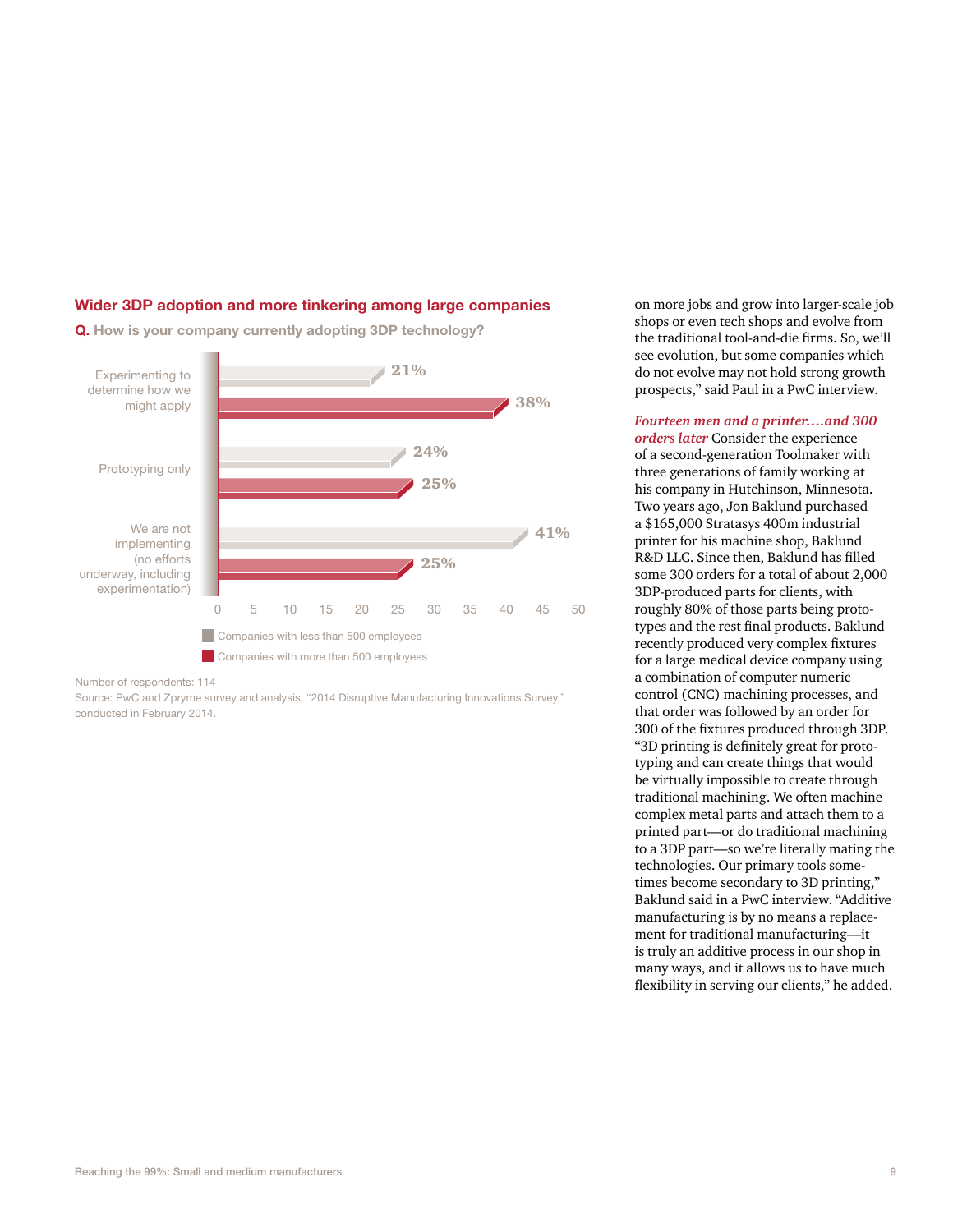# *Can 3DP shrink the supply chain?*

*"If I were a manufacturer, I would buy a mid-sized printer in the \$20,000– \$30,000 range, hand it over to my engineers and have them use it, and learn it for their purposes…learn the advantages and disadvantages. This approach is as valid for a small machine shop as it is right up to the huge diversified manufacturer."* 

> —Dr. Lonnie Love, group leader–manufacturing systems, Oak Ridge National Laboratory

*The allure of "on-demand"* For some industries and some products, the concept of "on-demand" manufacturing could radically change business models and supply chains. Consider the homeowner needing a spare part for a dishwasher. He orders the part online from the manufacturer, receives a bar code for the part and gets it printed at a local 3DP center, perhaps at a library, post office or a big box retailer. Or an airline carrier that needs a spare part

for a jet in Singapore prints it on a printer installed at the airport for such needs.

These scenarios shrink the supply chain to almost one link—eliminating those connecting development, prototyping, production, delivery, and warehousing of parts. According to our survey, about 30% of manufacturers believe that, potentially, the greatest disruption to emerge from widespread adoption will be "restructured supply chains (followed closely by "threat to intellectual property"). Logistics companies see this coming. UPS is testing 3D printing services aimed at start-ups, small businesses and retail customers at six test locations including San Diego and New York City.16 Retailers may well be close to following suit. Staples and Mcor Technologies, a maker of paper and 3D printers, recently launched its first 3D printing "experience center" in the Netherlands to introduce 3D printing technology and services to its customers.17

*Opening the door to customization, testing new products* Companies could also avoid producing products that are unpopular—and only print those products that are. This is the "lot of one" model, which opens the door to customization of popular products, especially in the case of retail consumer goods. Toys "R" Us has offered customized rubber ducks in a store in Hong Kong.<sup>18</sup> Manufacturers of consumer products, for example, could

Reduced need for transportation

and logistics





Changed relationship with customers/ end users



Restructured





Number of respondents: 108

Source: PwC and Zpryme survey and analysis, "2014 Disruptive Manufacturing Innovations Survey," conducted in February 2014.

**How could 3DP disrupt? Supply chain restructuring, intellectual property threats top list**

**Q. If and when 3D printing is widely adopted, what will be the most disruptive effect on US manufacturing?**

<sup>16</sup> UPS company website, http://www. theupsstore.com/small-business-solutions/ Pages/3D-printing.aspx, retrieved on March 14, 2014.

<sup>17</sup> "Staples' First 3D Printing 'Experience Centre' goes live, powered by Mcor Technologies," Staples press release, April 29, 2014.

<sup>18</sup> "3D printed mini yellow ducks debut in Hong Kong," www.3ders.com, June 6, 2013.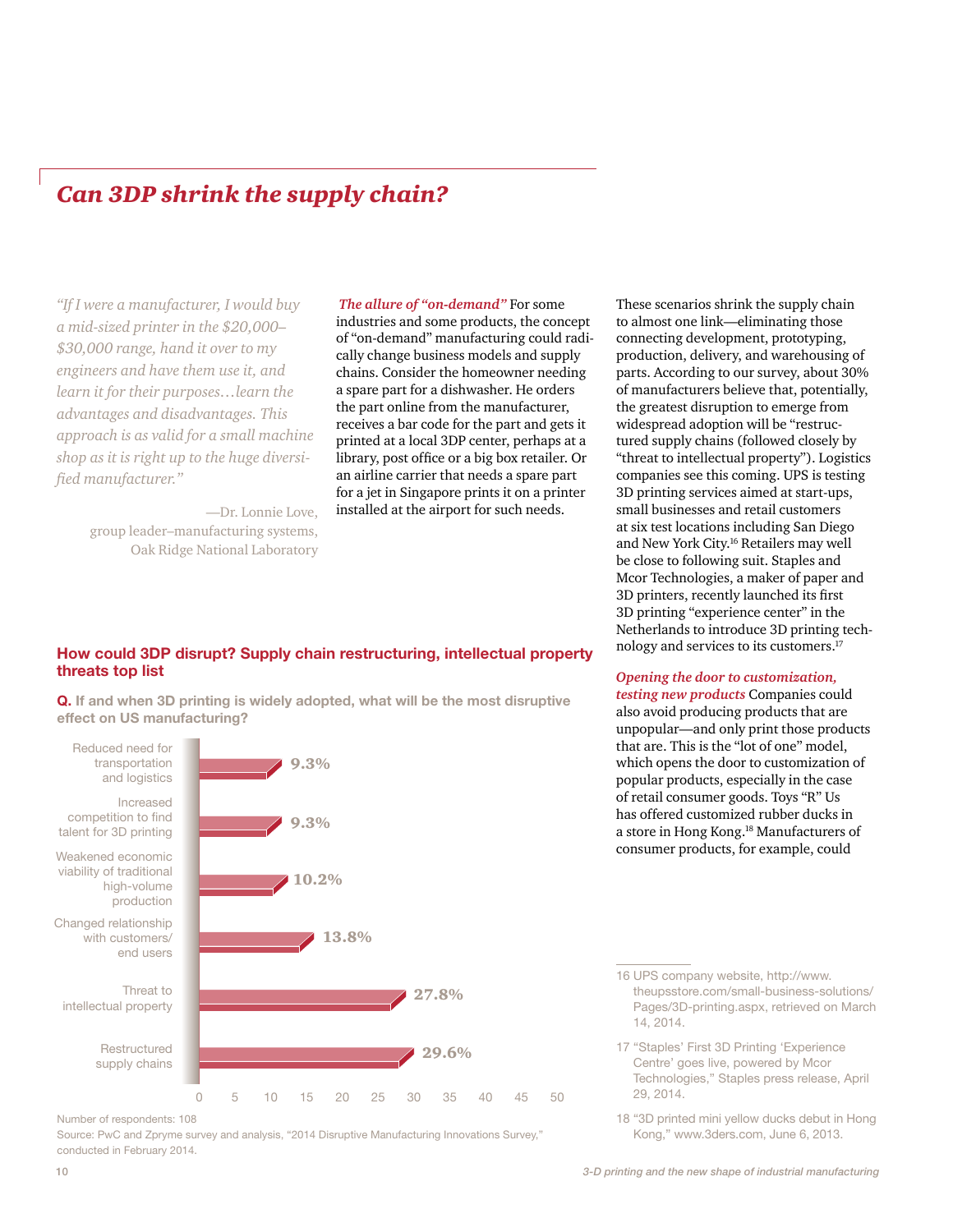

#### **Fertile 3DP ground seen in after-market and obsolete parts production**

**Q. Over the next 3–5 years, rate the likelihood that 3DP applications will be** 





Note: Not all responses were included and therefore do not add up to 100%. Number of respondents: 110

Source: PwC and Zpryme survey and analysis, "2014 Disruptive Manufacturing Innovations Survey," conducted in February 2014.

even test the market first with 3DP, and turn to traditional high-volume manufacturing for those products that do attract orders, thus avoiding holding inventory for products with little or no demand.

*New era for entrepreneurs* Companies in a first wave of serving entrepreneurs and even small manufacturers—with 3DP services (i.e., 3DP designs, or actual printing), include RedEye (owned by 3DP developer Stratasys), Middler, Shapeways, Thingiverse, and MakerBot's digital store, to name a few. This ushers in an age for designers and entrepreneurs that focus on design and marketing, and less on production and even distribution and inventory management.

*The after-market: adding speed, easing logistical logjams* Looking ahead, 3DP could potentially make significant inroads in the after-market of products, particularly for manufacturers of products with long lives and a high demand for parts replacement and repair and even for obsolete parts. Beneficiaries of this model could include

industries such as aerospace, consumer appliances, electronics, transportation, power and utilities, and energy. According to manufacturers we surveyed, 70% believe that, in the next 3–5 years, 3DP would be used for obsolete parts, while 59% said that it was likely that the technology would be used for the production of after-market products. Assuming an availability of local industrial printers, companies could have spare parts printed as needed, obviating the need for a complex supply chain and expensive inventory and delivery system. In the same vein, in an effort to lighten the logistical burdens for soldiers in the field, the US Army is using mobile, deployable printing stations for troops in Afghanistan.<sup>19</sup>

<sup>19</sup> Reardon, Sara, "US Military Gets Into the 3D Printing Business," *New Scientist*, October 18, 2012.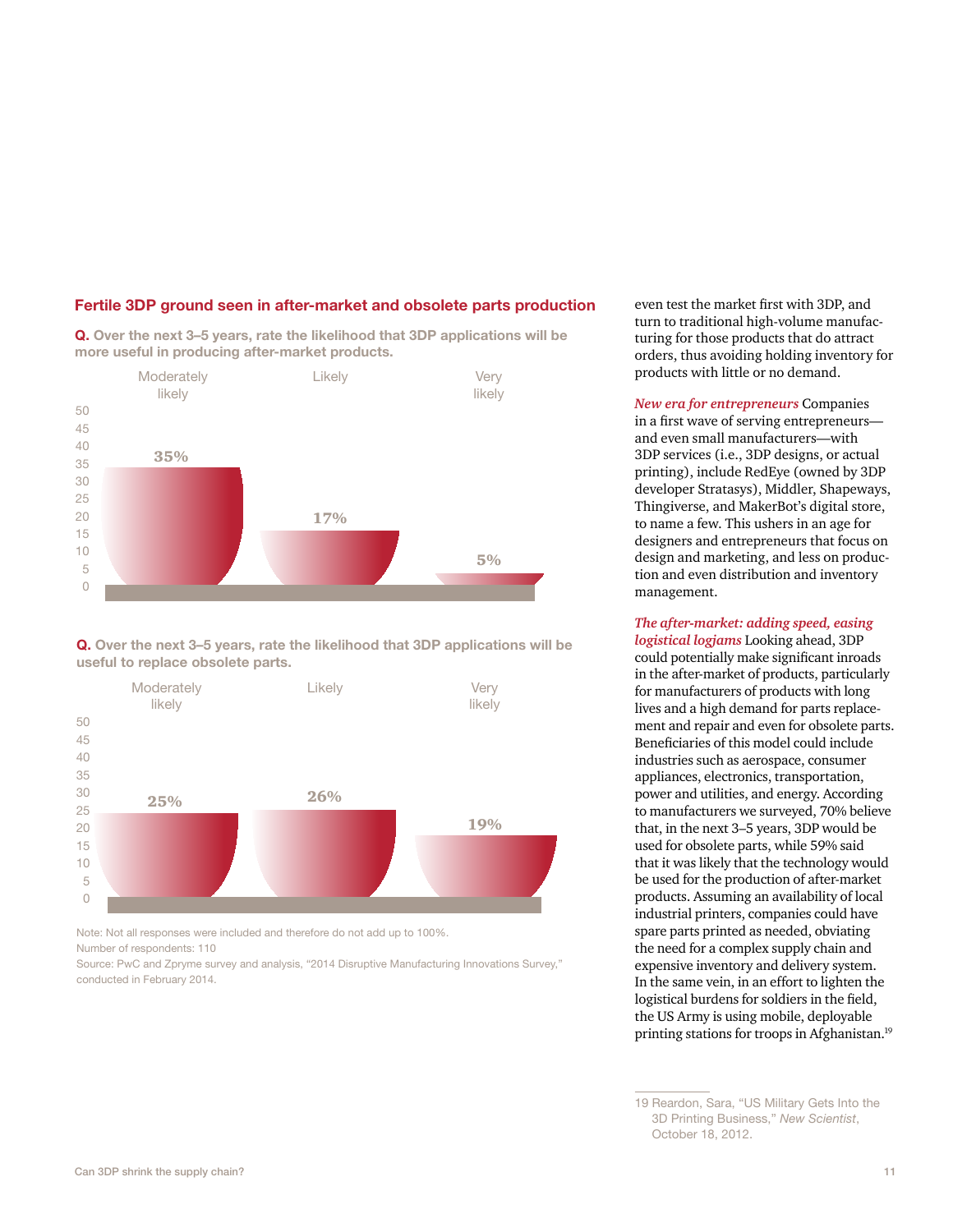#### *3DP-generated savings in the aftermarket: a glimpse at how they could be captured*

Apart from the speed and agility that 3DP could usher in for the after-market side of businesses, what could 3DP bring in bottom-line benefits? Clearly, that would vary drastically industry-by-industry. We honed in on two industries—aerospace and airlines—to see how 3DP could translate into savings.

A PwC analysis, conducted for this report, of the benefits of potential 3DP adoption in the aerospace MRO market found that global aerospace MRO costs could be reduced by up to \$3.4 billion, assuming that 50% of parts are printed. Even if 15% of aerospace replacement parts could be printed, we could expect over \$1 billion

of materials and transportation-related savings. Another PwC analysis, conducted for this report, looks at the potential benefits 3DP could usher in for the airline industry. Assuming that half of MRO materials are 3D printed, our analysis finds that the global airline industry could realize about \$1.8 billion in additional pre-tax profits annually as a result of the printing technology savings. Incremental pre-tax profits could top \$1 billion for the global industry, even at a more conservative 3DP penetration rate. A third analysis, also conducted for this report, suggests that the airline industry could benefit from 3D printing through lower global airline industry inventory costs. This analysis estimates additional liquidity of between \$50 million and \$250 million for the industry, depending on 3DP penetration rate. The figures below detail these three analyses:

#### **Aerospace + 3DP**



**How 3DP could save the global aerospace industry up to \$3.4 billion in MRO savings.**

Source: PwC analysis conducted for this report

Note: Part cost savings were calculated using market size and a cost savings estimate across scenarios of various penetration rates. Transportation costs savings were derived from applying a benchmark of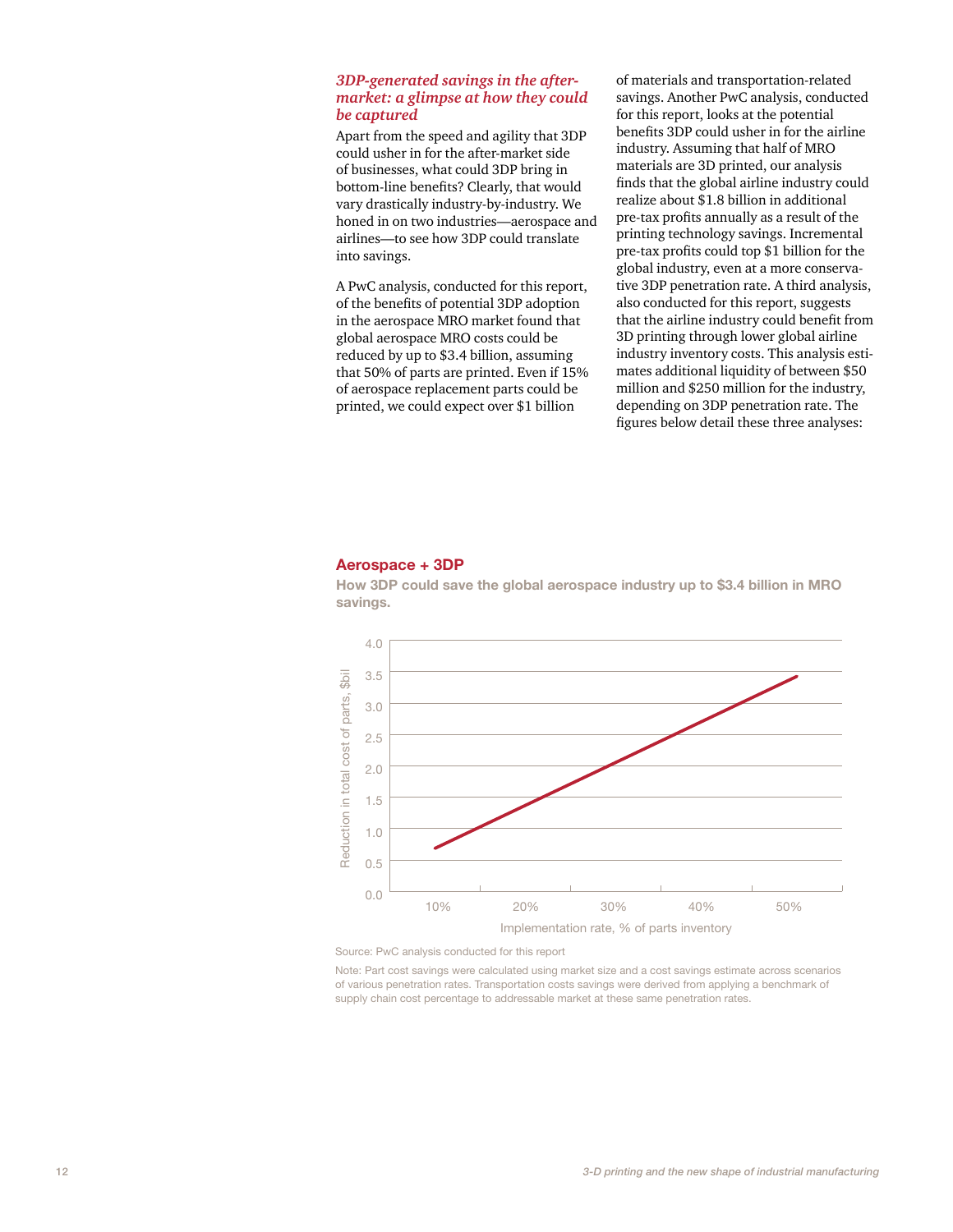### **Airlines + 3DP**

**How 3DP could generate as much as \$1.8 bil in incremental pre-tax profit in the global airline industry.**

Global airline industry pre-tax profit benefit from 3D printing implementation, \$ bil



Source: Company reports and PwC analysis conducted for this report.

Note: The profitability model uses a benchmark of parts-related inventory cost, and applies a cost

#### **How 3DP could benefit global airline inventory liquidity by as much as \$250 mil.**

Global airline industry liquidity benefit from 3D printing implementation, \$ bil



Source: Company reports and PwC analysis conducted for this report.

Note: The liquidity model adjusts a benchmark of parts inventory downward due to estimated cost savings, while taking into account the likely required increase in raw material inventory. The net cash benefit as a percent of sales for the airline sample was then applied to the level of global airline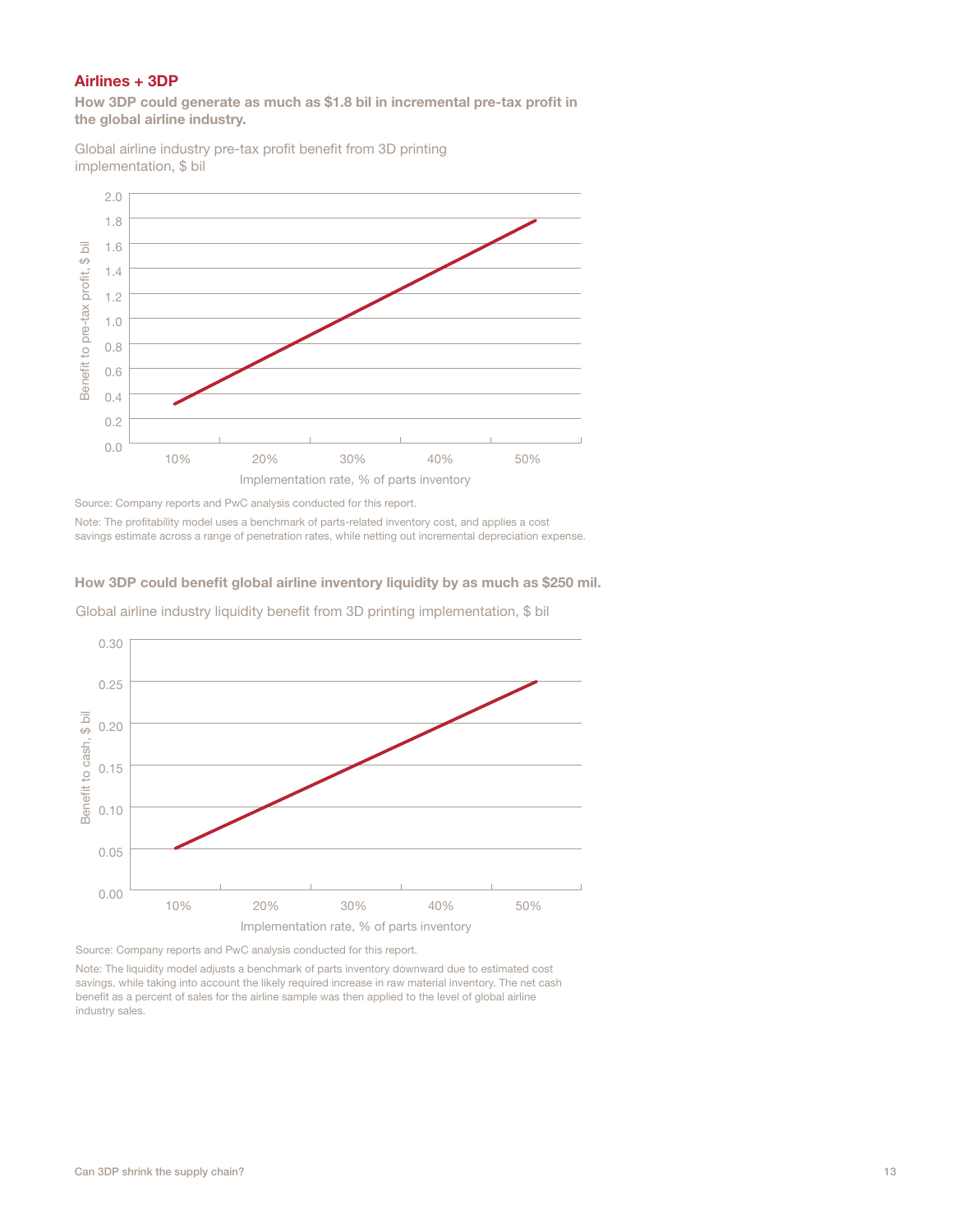#### **3DP's beneficiaries?**

#### **Manufacturers poised to benefit through 3DP adoption**

#### *Near-term:*

**Original equipment/parts manufacturers of** 

- **Low-volume and/or new designs** not economically attractive through subtractive production methods (e.g., **aerospace**) and/or more customized products such as hearing aids or knee replacements (e.g., **medical devices**), goods and products that are frequently **updated and re-designed**.
- **After-market goods production**, including aerospace **MRO firms** that can limit or eliminate buffer inventory with on-demand production at local maintenance facilities.
- **Complex and older generation products with many parts**, and **obsolete parts** that are still in demand (e.g., **heavy machinery**, **energy, agricultural equipment makers**).
- **Products that incur high fuel and/or other operating costs** 3DP can make possible new, and potentially more efficient, product designs.

#### *Longer term:*

Possibly, 3DP could break more into other sectors such as **auto manufacturing** for some higher-end/low-volume equipment, as well as after-market sales for older vehicles. **White goods/appliances** also could benefit in the after-market. Additionally, companies offering **3DP inks/feedstock**, such as plastics, polymers, metals and ceramics, cement, carbon composites, graphene (e.g., **chemicals** and **metals** sectors) could also benefit. **Retailers that offer 3DP services** (big box, large online retailers) particularly those with wide geographical networks of printers or "printer farms."

#### **Manufacturers not poised to benefit immediately through 3DP adoption**

**Industrial machinery** It is likely that 3DP will become a standard technology (in concert with their existing CNC extractive manufacturing technology) offered by industrial machinery companies in the near future. It may well help revive this industry and help regain business that has been offshored. Those that do not will likely lose a competitive edge to those that do adopt this technology.

**Transportation and logistics** As more parts and goods are printed locally, freight transportation volumes will be impacted. Express delivery firms that deliver replacement parts could be highly affected. There are already 3DP service pilots in retail locations for businesses and consumers, and, if this trend grows, it could potentially impact warehousing of replacement part inventories, and even **air cargo and ground transport** firms.

**Patent-reliant industries with weak intellectual property protection** IP protection is a major issue surrounding the growth of 3DP that has not yet been solved. Platforms through which customers can purchase a license to 3D-print product already exist and will likely proliferate, opening the gate to potential IP losses. Regulation and certification of 3DP industry will likely be a hot topic as 3DP adoption grows.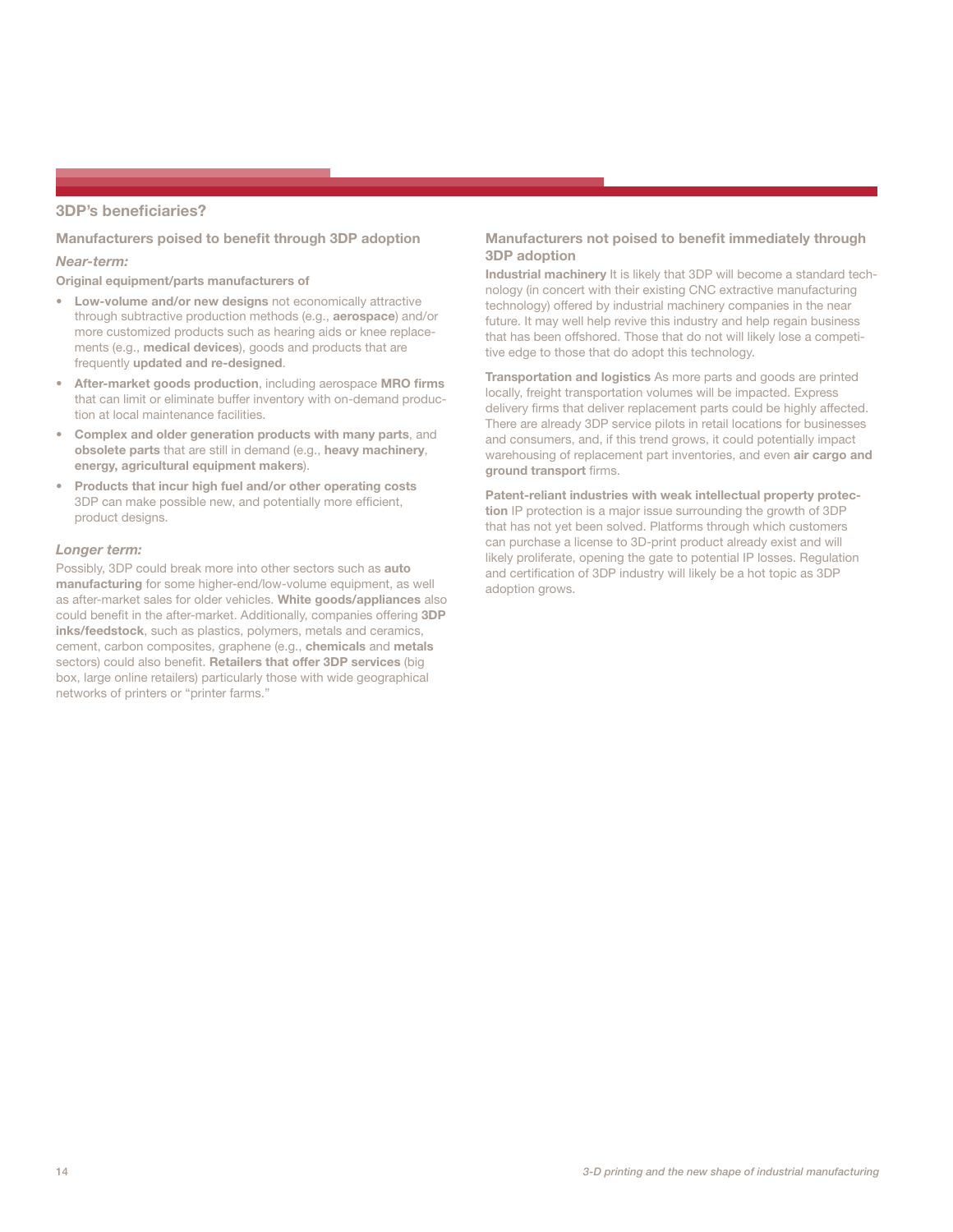# *3DP and the industrial worker: Awkward bedfellows?*

As manufacturers enter the 3DP playing field, a big part of their strategy will be retraining an existing workforce or drawing in new talent with the skills to create digital designs as well as oversee the printing production (and, in some cases, execute on additional post-printing work). Clearly, as there's no one 3DP production strategy, there's also no one 3DP talent strategy, either. It is telling, however, that 45.3% of manufacturers attributed their "lack of current expertise in our company to fully exploit the technology" as one of the top barriers they see in implementing 3DP in their business, according to the PwC Innovations Survey.

#### *More printer farms, fewer (human)*

*workers?* But, a future of "printer farms" with dozens of printers humming away overseen by only a handful of workers, certainly raises the spectre of losing manufacturing jobs (yet again) to laborsaving technology. While it may be too early to discern how 3DP will alter the industrial workforce, the arrival of 3D printers may well be a double-edged sword—cutting into the ranks of unskilled factory floor workers, but adding jobs for workers with technical know-how or those who can be trained to acquire it. Fears of lost jobs likewise emerged with the widespread adoption of computer numerically controlled equipment and greater automation, and advanced robotics. "With any kind of new automation technology, factories become more flexible, making more customized products, and that automation

can bring job losses," said Scott Paul, president of the Alliance for American Manufacturing in a PwC interview. "But with a technology such as 3D printing, it's about positioning companies so they can bid for more jobs not just in the US but also globally and gain market share. And with greater market share comes the need to hire more talent," Paul added.

Jon Cobb, Stratasys' executive vice president for corporate affairs, said that while there may be job losses for companies shifting a large part of the production to 3DP, he also notes that workers at some companies Stratasys consults are being retrained, and that some companies are interested in how 3DP can contribute to re-shoring jobs back to the US that were offshored 20 years ago. He added that he expects students entering the workforce may be attracted to 3DP's "cleaner" sort of manufacturing. "I think there's a generation that is genuinely attracted to making things you can hold in your hand, and this technology really attracts people who are creative. So with some job losses, the excitement around the technology will likely bring in a new type of worker to manufacturing," he added.

#### *Add 3DP to core 21st-century skills*

Lonnie Love, Ph.D., a researcher with Oak Ridge National Laboratory, sees 3DP as yet another core 21st-century discipline the public and private sectors need to promote to make US manufacturing more competitive. "We, as a country, need to

include 3D printing training in the same way we need STEM (science, technology, engineering and math) skills. We open our lab to students here at Oak Ridge to give them hands-on experience. These students also need to know how to use a lathe or a drill press, because often printing a part is only part of a job to finalize a product. The only way to learn is to get a printer and start using it. Having a printer in-house is essential to learn what you can and cannot do," said Love. Love is also involved in 3DP training and education initiatives. One plan is for Oak Ridge to distribute 28,000 3D printers to schools nationwide, with about 4,000 distributed in 2014.20

If widespread adoption does materialize so, it could draw a new group of talent into manufacturing that might not have considered it a decade ago. "The evolution of the design software has really driven adoption and has created a culture of design freedom. And as the 3DP industry grows, we'll see a lot of talent needed in manufacturing that can carry out designs," said S. Kent Rockwell, chief executive officer and chairman of ExOne, a global provider of 3D printing machinery and printed products to industrial customers. "3D printing will give manufacturing a whole new world of opportunities, and there will be a new type of entrant into manufacturing—the free thinkers and the creative. Because of this, I think that Silicon Valley and its community of entrepreneurs will play a larger role in its adoption, and, by doing that, help bring back manufacturing in the US," added Rockwell.

*Jon Cobb, Stratasys' executive vice president for corporate affairs, said that while there may be job losses for companies shifting a large part of the production to 3DP, he also notes that workers at some companies Stratasys consults are being retrained, and that some companies are interested in how 3DP can contribute to re-shoring jobs back to the US that were offshored 20 years ago.* 

<sup>20</sup> "3-D Printing and the Skilled Workforce of the Future," *Industry Week*, November 11, 2013.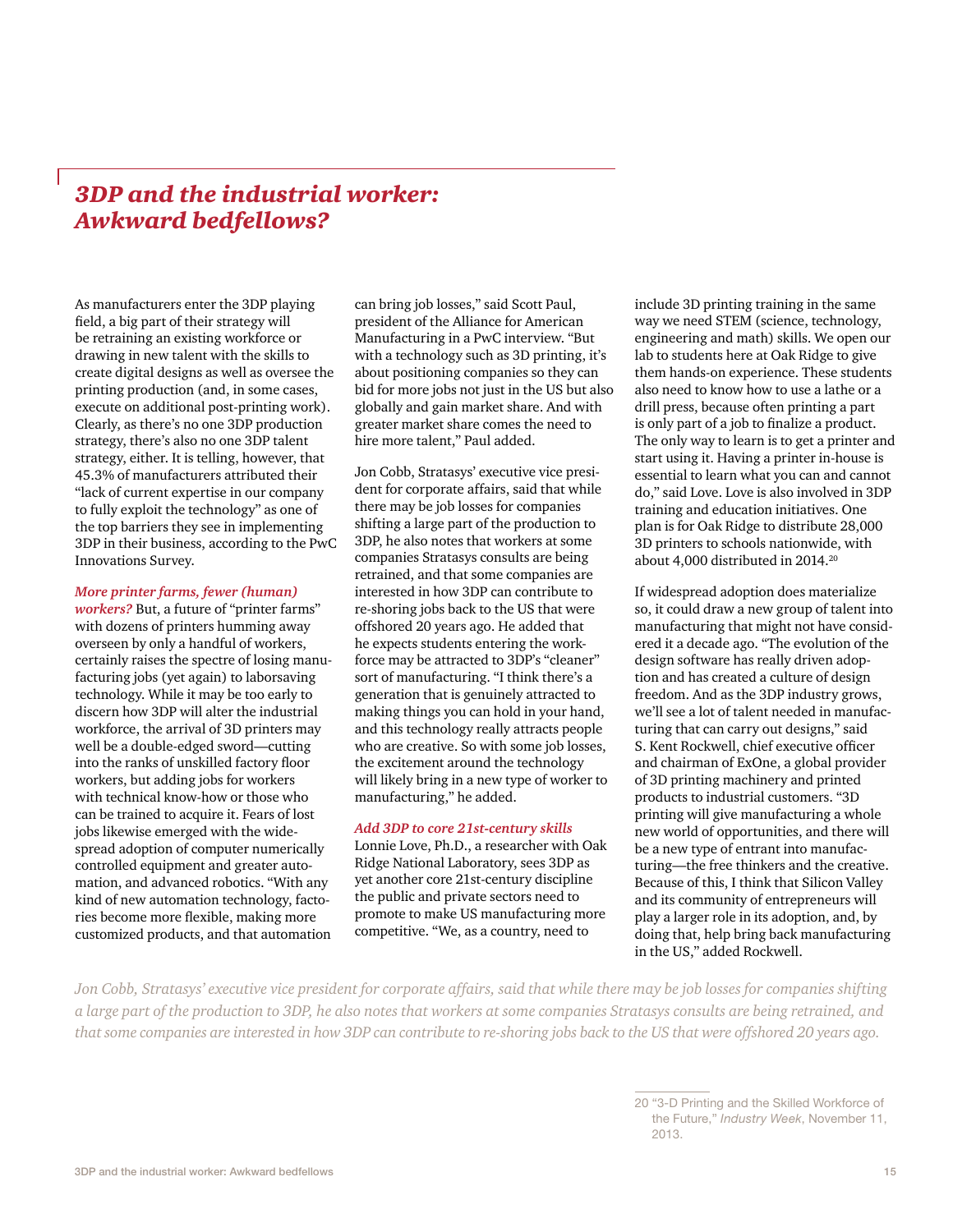# *Shaping your 3DP strategy*

*"Some adopters will learn the technology and apply it in-house, while others are just as happy to focus on the design aspect and leave the actual printing to us. But working with a company through a developmental contract to get them on a path of adoption could take 12 months—from initial consultation, to having a product ready for final use. Initially companies are using it for low-batch production, but over the next five to seven years, we'll see larger runs being printed. For example, some of our customers wanted just five to 10 parts, now they're asking for 25 to 50. We find that speed and cost savings, in addition to optimization of existing parts impress our clients about 3D printing."*

—S. Kent Rockwell chief executive officer and chairman of The ExOne Company, a global provider of 3D printing machinery and printed products to industrial customers

As 3DP takes root in the US industrial manufacturing sector, there are early adopters, the sprinters, the innovators, and those who have yet to even consider how they may use the technology. If, as the PwC Innovations Survey suggests, half of manufacturers will have adopted 3DP to some degree in the next five years, it could indeed change the face of manufacturing—not only the original equipment manufacturers, but also, perhaps more importantly, the vast network of smaller suppliers they rely on as vendors.

*The sideliners: What barriers are keeping some companies away?* But, what of the manufacturers sitting on the sidelines with

no plans to adopt 3DP? What will it take for them to enter? Our survey provided some suggestions of which barriers seem to be the steepest. Topping the list of barriers to implementing a 3DP strategy is uncertainty of a 3D-printed products' quality, followed by lack of talent to exploit the technology and the price of printers. "What we often see is that the companies that get into 3DP may only have one engineer or one champion who is the prime mover and convinces the organization to buy a printer, said Jon Cobb, Stratasys executive vice president for corporate affairs. "And if you don't have that champion, the technology simply is not taken up. Or, companies which are high-volume producers look at the price per piece and feel 3DP is simply not economically viable—but there are other costs they can save, such as warehousing, materials cost, labor. So, these savings can also be overlooked when only looking at the price of one part [in assessing 3DP versus traditional manufacturing]," Cobb added.

#### *Other future limitations*

*IP protection* Apart from the more typical barriers to entry posed by new technology adoption, there are other potentially nettlesome hindrances to widespread adoption of 3DP. Intellectual property protection looms as a potential concern, in which a world of CAD-files, 3D scanners and printers could open the door wider to patent infringement. Take, for example, the simple act of 3D scanning a complex part and producing a mold, which could be used for mass production. Or a hacker gaining access to CAD files that are "printer-friendly." Gartner's analyst group forecasts that annual IP losses due to 3DP could reach \$100 billion globally by 2018.21 "There is no question that IP issues will become more and more complex. Who

owns the designs? How do companies protect from breaches of intellectual property? In a way, CAD files are like music, and you can see how that industry has struggled with the protection of its IP rights. So, we need to stay ahead of that by continuing to advance our know-how and expertise," said ExOne's CEO S. Kent Rockwell.

*Making the grade* A potential bottleneck for widespread adoption of 3DP may be in how well printed parts or components can perform, and whether they will gain certification or approval for use by regulating bodies. Despite current limitations in materials and speed, companies are dipping their toes in. Take BAE Systems, which gained EASA (European Aviation Safety Association) Form 1 approval for use of a plastic window breather pipe in its BAE 146 regional jet. With the original tooling for the part no longer available, the company turned to 3DP. Printing the parts saved the company 60% compared to what it would have cost to make them with injection (not counting the costs from new tooling).<sup>22</sup> Or Solid Concepts, a California-based contract manufacturer, which specializes in additive manufacturing for the automotive, aerospace, and other industries, which gained an FAA Form 8130 approval for a printed air duct for use on the Orbis DC-10.23

<sup>21</sup> "Gartner: 3D printing to result in \$100 billion IP losses per year," www.3ders.com, October 13, 2013.

<sup>22</sup> "BAE Systems Produces 3D Printed Part for Use on BAE 146," AeroNewsNetwork. com, January 22, 2014.

<sup>23</sup> "Solid Concepts 3-D Printed Components Take Flight," AINonline.com, October 20, 2013.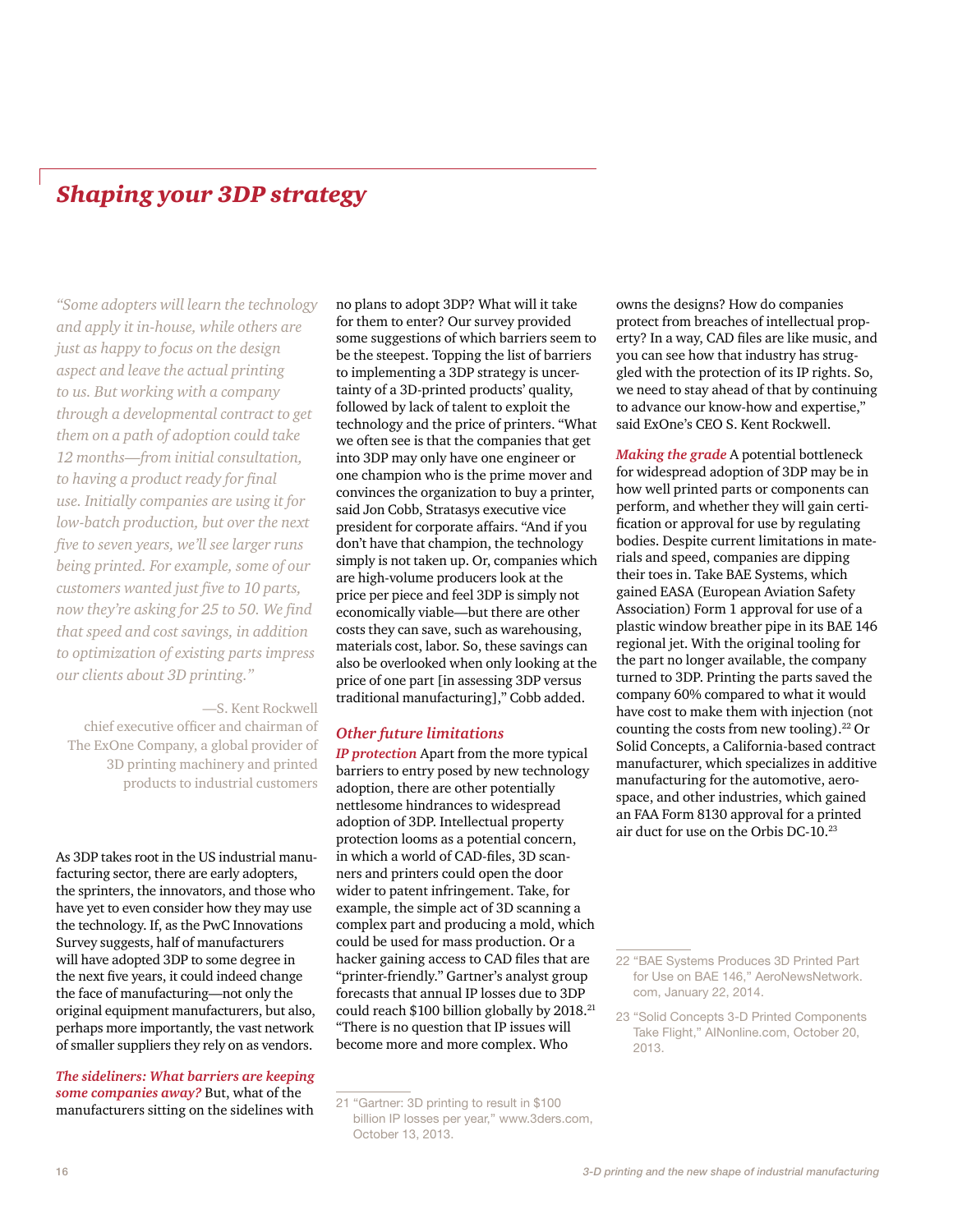### **Print quality and talent are top barriers to 3DP adoption**





Number of respondents: 108

Source: PwC and Zpryme survey and analysis, "2014 Disruptive Manufacturing Innovations Survey," conducted in February 2014.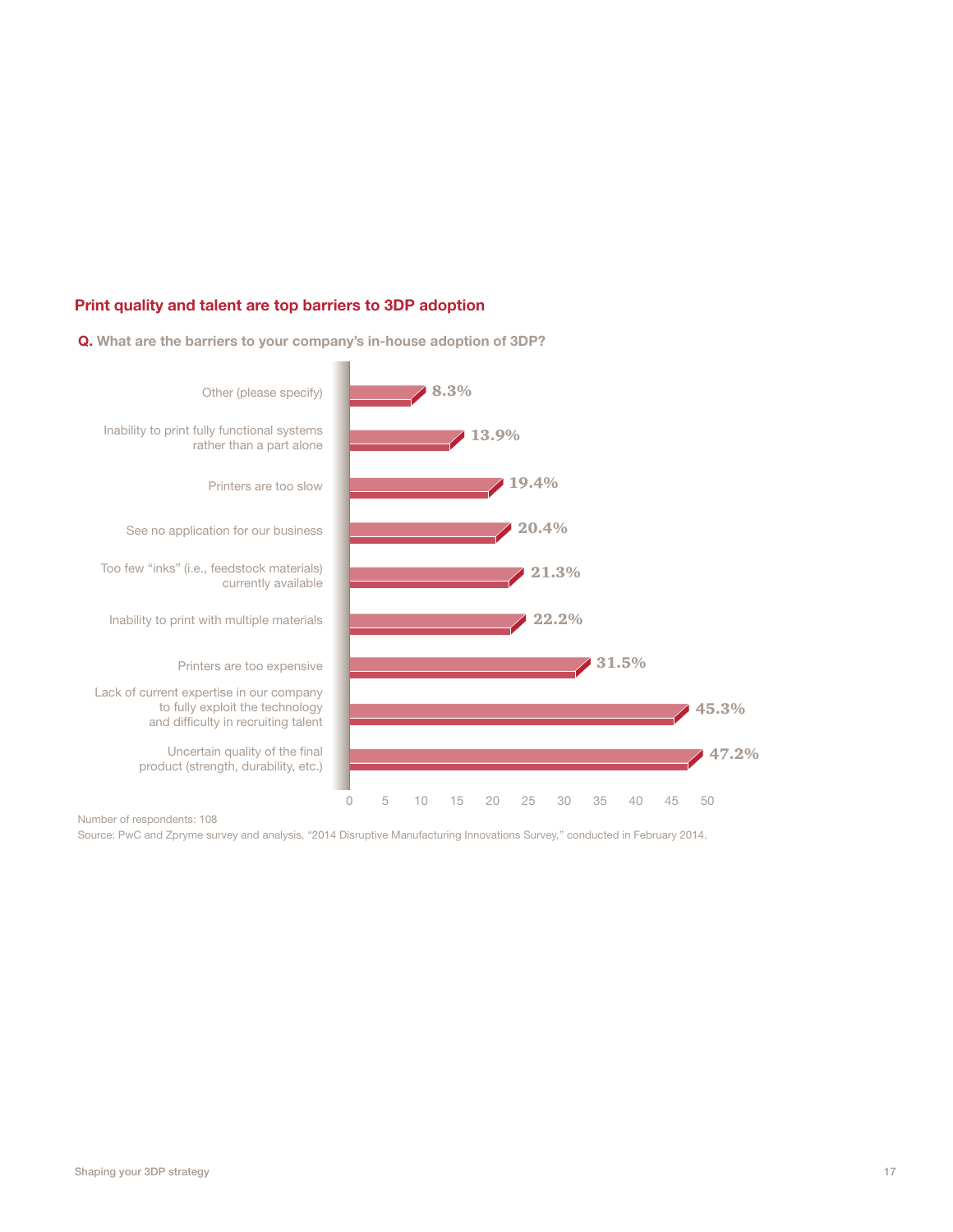#### **A 3DP self-assessment**

Is 3DP for us? And, if not now, could it be in the future? Given both 3DP's potential opportunities—and real barriers—manufacturers of all stripes are, indeed, left with much to consider when assessing a 3DP strategy and considering their own "3DP tipping point." As with any disruptive technology adoption, companies take different directions and wade in at different speeds. In any case, there are core questions all manufacturers ought to be asking themselves—and actions they ought to be mulling—to exploit 3DP in ways that expands their business and makes them more competitive. Some questions surrounding such a "3DP self-assessment" include:

- How can 3DP be integrated into your research and development (e.g., through rapid prototyping) and can it help get new products released to market faster?
- Do your product lines lend themselves to 3D printing? And which 3DP technology would you need?
- Would it be economically viable now? Could it be if the costs of 3DP go down? What other barriers exist that, if dropped, would make it easier to use 3DP?
- Should your company invest in industrial 3DP technology (buy industrial 3D printers) and recruit talent with the skills to innovate with 3DP technology? Or, does it make sense to partner with a supplier(s) that already has established itself in the technology?
- Can 3DP be used to help your business customize products, or does it make sense to print products on demand in the "lot of one" model?
- Could 3DP present opportunities for your company to diversify into new products and bid on jobs that presently you cannot?
- At what point does it become economically attractive to use 3DP over traditional manufacturing (i.e., injection molding, casting, subtractive manufacturing, machining, milling, and turning), and in which parts of the business (e.g., R&D, testing and custom production)? When does its benefits outweigh the economies of scale that traditional manufacturing has built itself upon over the last century?
- If your business does not find it worthwhile to purchase a 3D printer or to invest in the talent, does your business have access to industrial printers to start experimenting with how it might be applied to your prototyping needs or final product mix?
- What opportunities do you see to "hybridize"? That is, combine 3DP and traditional subtractive processes?
- Could your business take advantage of the growing global network of 3D printers in ways that could simplify your supply chain?
- Will your company be prepared to swiftly exploit the new technology when or if it becomes available?
- Have you assessed the barriers of 3DP for your company (e.g., limited ability to use multiple materials printing one object, process quality and speed, feedstock availability and price, the right talent and skill sets)? Does your company have a plan to adopt 3DP when or if those barriers drop?
- Would it make sense to "buy into" 3DP through an acquisition, joint venture or other business combination in order to have the expertise instead of developing it internally?
- Has your company identified the best vendors/suppliers that could help you wade into 3DP adoption?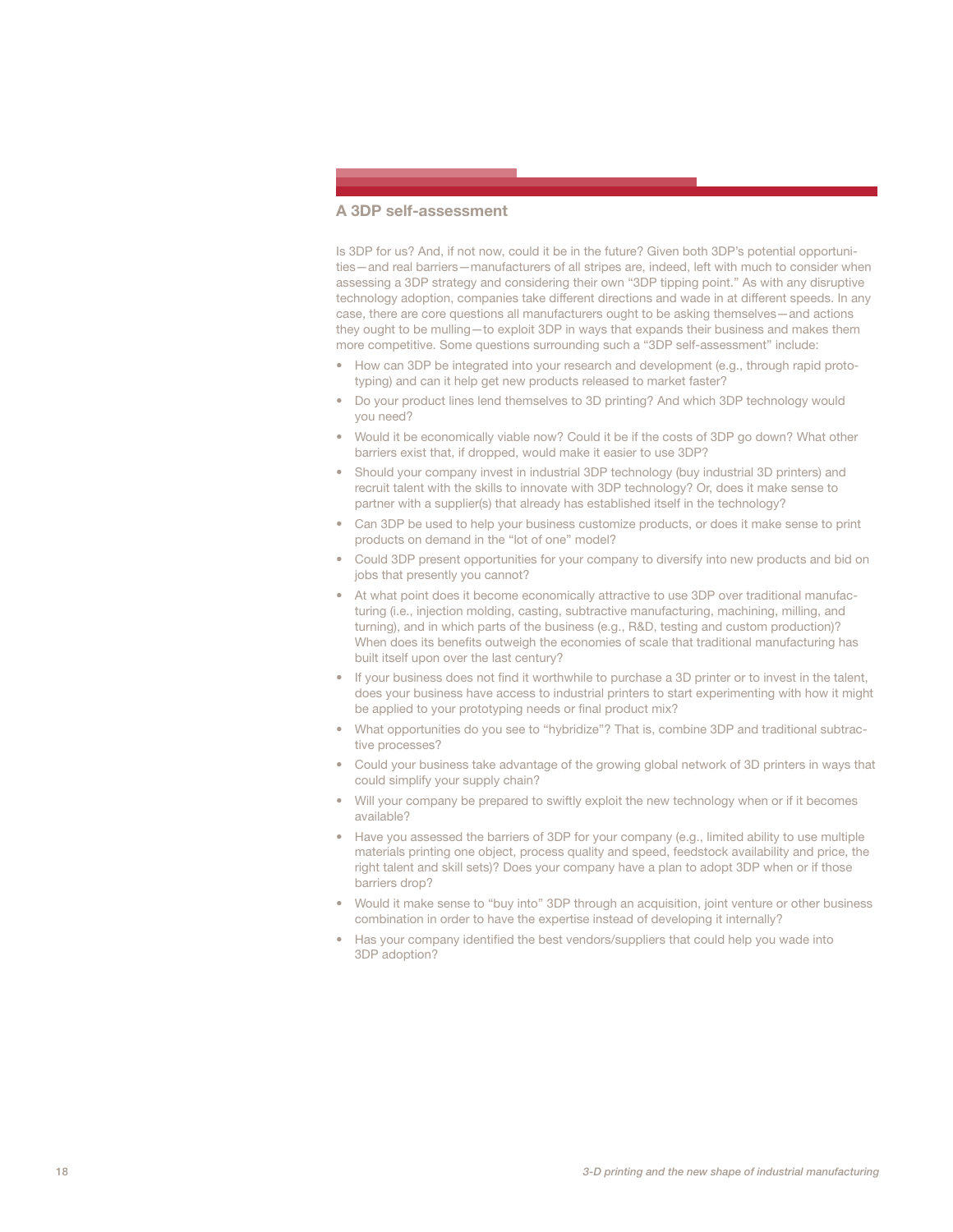#### Methodology

#### *About PwC's analysis*

**The aerospace MRO material cost savings model uses the size of the MRO parts market and applies a 25 percent cost savings—which is toward the low end of public estimates from various aerospace companies—across scenarios of 3D printing penetration rates ranging from 10 to 50 percent. Transportation costs savings were calculated by applying a median supply chain cost as a percent of sales to the addressable MRO part market at various 3D printing penetration rates.**

**The airline pre-tax profitability model uses a benchmark of cost of revenue attributable to parts, and applies the aforementioned cost savings estimate and range of 3D printing penetration rates. These savings were netted against estimated incremental depreciation expense resulting from 3D printer-related capital expenditures.**

**The airline liquidity model uses a median of parts-related inventory from a sample of publicly available airline financials, and adjusts the level of parts inventory downward based upon the previous 3D printing cost savings estimate for the range of penetration rates applied elsewhere in this analysis. This was partially offset by an estimate of the required increase in raw material inventory (i.e., "inks"). The estimated net reduction in inventory was then calculated as a percent of sales and applied it to an estimate of total global airline industry sales in order to derive the industry-wide reduction in inventory and commensurate benefit to cash.**

### *About Zpryme Research Survey*

**The survey findings in this report were generated by Zpryme, which conducted an online survey of 120 U.S. manufacturing professionals in February of 2014.**

#### Acknowledgments

**PwC would like to thank the following interviewees for their time, care and insights:**

**Jon Baklund, owner of Baklund R&D LLC**

- **Lonnie Love, Pd.D., group leader, manufacturing systems, Oak Ridge National Laboratory**
- **Scott Paul, president of the Alliance for American Manufacturing**

**Elena Polyakova, Ph.D., CEO of Graphene 3D Labs**

- **H. Jerry Qi, associate professor, mechanics of materials, Georgia Institute of Technology**
- **S. Kent Rockwell, chief executive officer and chairman of ExOne**